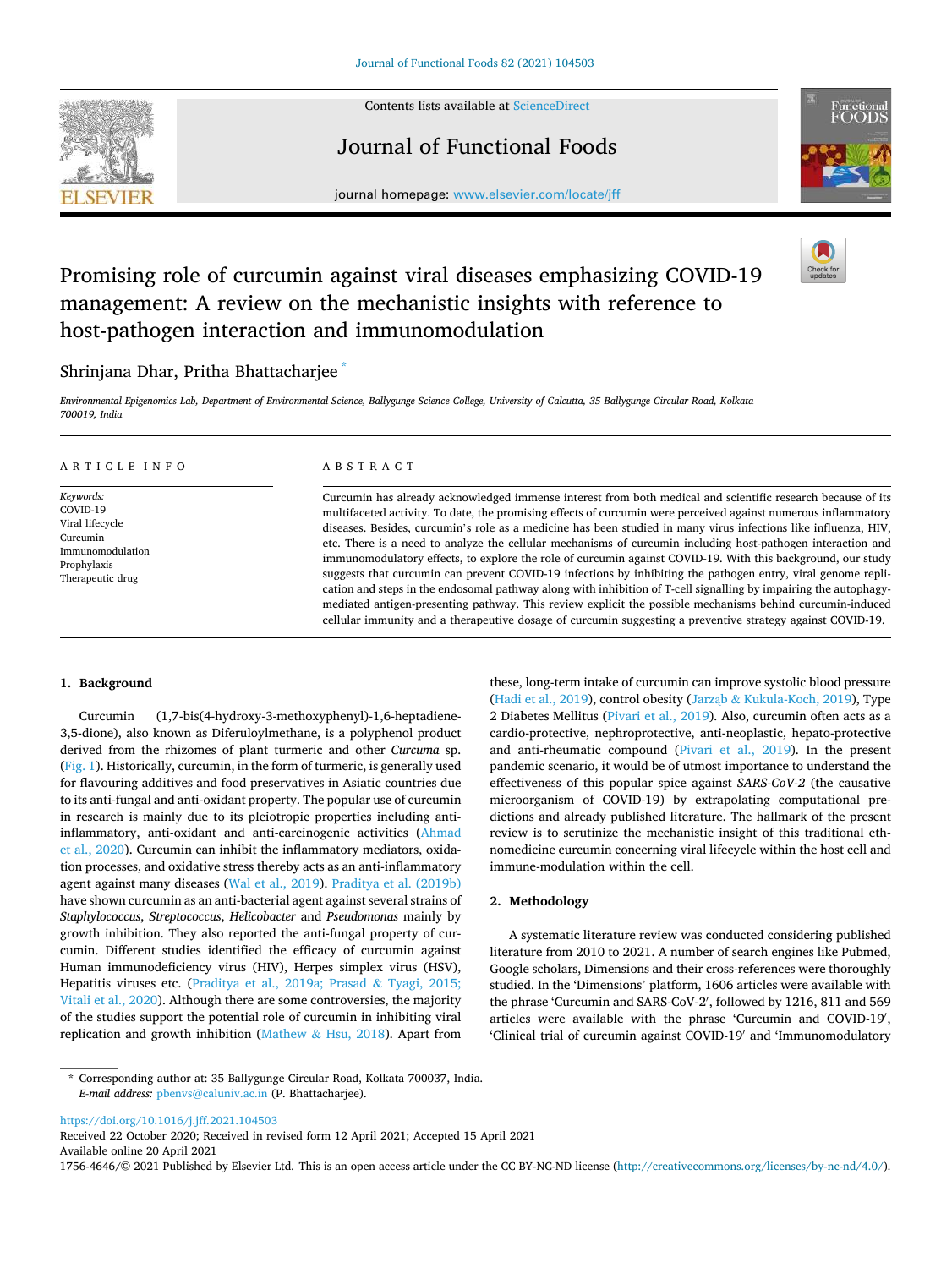<span id="page-1-0"></span>effect of curcumin against SARS-CoV-2′ . Using VOSviewer software, a total of 4202 articles were exported and analysed the terms of cooccurrence (Supplementary Fig. 1). The result identified the novel areas to explore further. Considering the keywords "COVID-19", "viral infection mechanism", "viral lifecycle", "immune pathogenicity", "curcumin", "antiviral mechanism", etc., 205 published articles have been retrieved. Among them, the articles written in English, accessible full paper and relevance with the theme of the review, a total of 123 articles were finally selected for this comprehensive review.

## **3. COVID-19 – A briefing of pathophysiology**

The preliminary symptoms like cough and cold along with fever in COVID-19, gradually develop into further complications like severe pneumonia, coagulopathy and acute respiratory distress syndrome (ARDS). Accumulating information suggest that *SARS-CoV-2* principally targets the cells which overexpress angiotensin-converting enzyme 2 (*ACE2*) and such target cells are airway epithelial cells, alveolar epithelial cells, vascular endothelial cells and macrophages in the lung. In general, men are more susceptible to COVID 19 and it has been linked with higher *ACE2* expression in them compared to women (Jin et al., [2020; Sharma et al., 2020; Tay et al., 2020\)](#page-9-0). In addition to this, the risk of COVID 19 infections among children (Kelvin & [Halperin, 2020\)](#page-9-0) intrigued the need for host-pathogen interaction study in further detail.

The transmission of *SARS-CoV-2* occurs via respiratory aerosols and binds to the nasal epithelial cells in the upper respiratory tract resulting in severe pneumonia-like symptoms. Subsequent migration towards the lower respiratory tract causes damage in alveolar cells leading to the development of ARDS [\(Parasher, 2020](#page-10-0)). Also, COVID-19-associated coagulopathy (CAC) presents many similarities with those of sepsisinduced coagulopathy (SIC)/disseminated intravascular coagulation (DIC), haemophagocytic syndrome (HPS)/haemophagocytic lymphohistiocytosis (HLH), antiphospholipid syndrome (APS), and thrombotic microangiopathy (TMA) ([Iba et al., 2020](#page-9-0)). DIC like massive intravascular clot formation is frequently observed among severely ill COVID patients ([Iba et al., 2020\)](#page-9-0). Cytokine storm has been strongly associated with COVID-19 so far. Discharge of proinflammatory cytokines (*IFN-α*, *IFN-γ*, *IL-1β*, *IL-6*, *IL-12*, *IL-18*, *IL-33*, *TNF- α*, *TGF β*, etc.) and chemokines (*CCL2*, *CCL3*, *CCL5*, *CXCL8*, *CXCL9*, *CXCL10*, etc.) from immune effector cells lead to such lethal uncontrolled systemic inflammatory response ([Mehta et al., 2020\)](#page-9-0). Although negligible changes in prothrombin time and platelet count were observed initially, unlike SIC/DIC, CAC displays

increased D-dimer and fibrinogen levels. Venous thromboembolism and arterial thrombosis are more frequent in CAC ([Iba et al., 2020; Iba et al.,](#page-9-0)  [2020\)](#page-9-0). Interestingly, secondary HLH is associated with COVID-19 disease severity and is characterized by the profound release of several cytokines and chemokines, including interleukin IL-2, IL-7, granulocytecolony stimulating factor, interferon-γ inducible protein 10, monocyte chemo-attractant protein (MCP) 1, macrophage inflammatory protein (MIP) 1-α, and tumour necrosis factor (TNF)-α. Nonetheless, while neutrophil, monocyte, high-sensitivity C-reactive protein (Hs-CRP), procalcitonin were increased, the amount of eosinophil, lymphocyte numbers, lymphocyte-immune subsets, IgM, and C3 are found to be decreased significantly in COVID-19 patients ([Li et al., 2020; Mehta](#page-9-0)  [et al., 2020\)](#page-9-0).

#### **4. Deciphering the mechanisms of COVID-19 infection**

Several viral proteins encoded by the viral genome play a pivotal role in the viral lifecycle as well as immune evasion within the host cell (Astuti & Ysrafil, 2020; V'[kovski et al., 2020\)](#page-8-0). Viral invasion impairs the innate immune system and thus are more prone to viral infection. The mechanism of viral replication and disease progression has been schematically shown [\(Fig. 2](#page-2-0)) and highlighted the major viral proteins in [Table 1](#page-3-0).

## *4.1. Virus lifecycle within the host cell*

Like other viral infection, the lifecycle of *SARS-CoV-2* involves four major steps i.e. viral entry by attachment and fusion into a host cell, endocytosis of the virus, genome expansion and virion release.

## *4.1.1. Viral attachment*

Attachment is the initial event that brings viruses to the cell membrane surface of the target cell through a receptor. Several studies have already established the importance of host cell receptors in viral infections, for example, hemagglutinin (HA) of *Influenza virus* binds with sialic acid [\(Samji, 2009\)](#page-10-0), Human Immune deficiency Virus (*HIV*) binds to CD4 receptor ([Wilen et al., 2012](#page-10-0)). Globally, a variety of studies have already confirmed that the S protein of the β-Coronavirus is a significant determinant of virus entry into host cells [\(Ou et al., 2020\)](#page-10-0). Previous studies have shown that envelope spike glycoprotein of *SARS-CoV* binds to CD209L (a C-type lectin) and angiotensin-converting enzyme 2 (*ACE2*) whereas *MARS-CoV* binds to Dipeptidyl peptidase 4 (*DPP4*, also



**Fig. 1.** Curcumin: Major sources, chemical structure and its medicinal properties.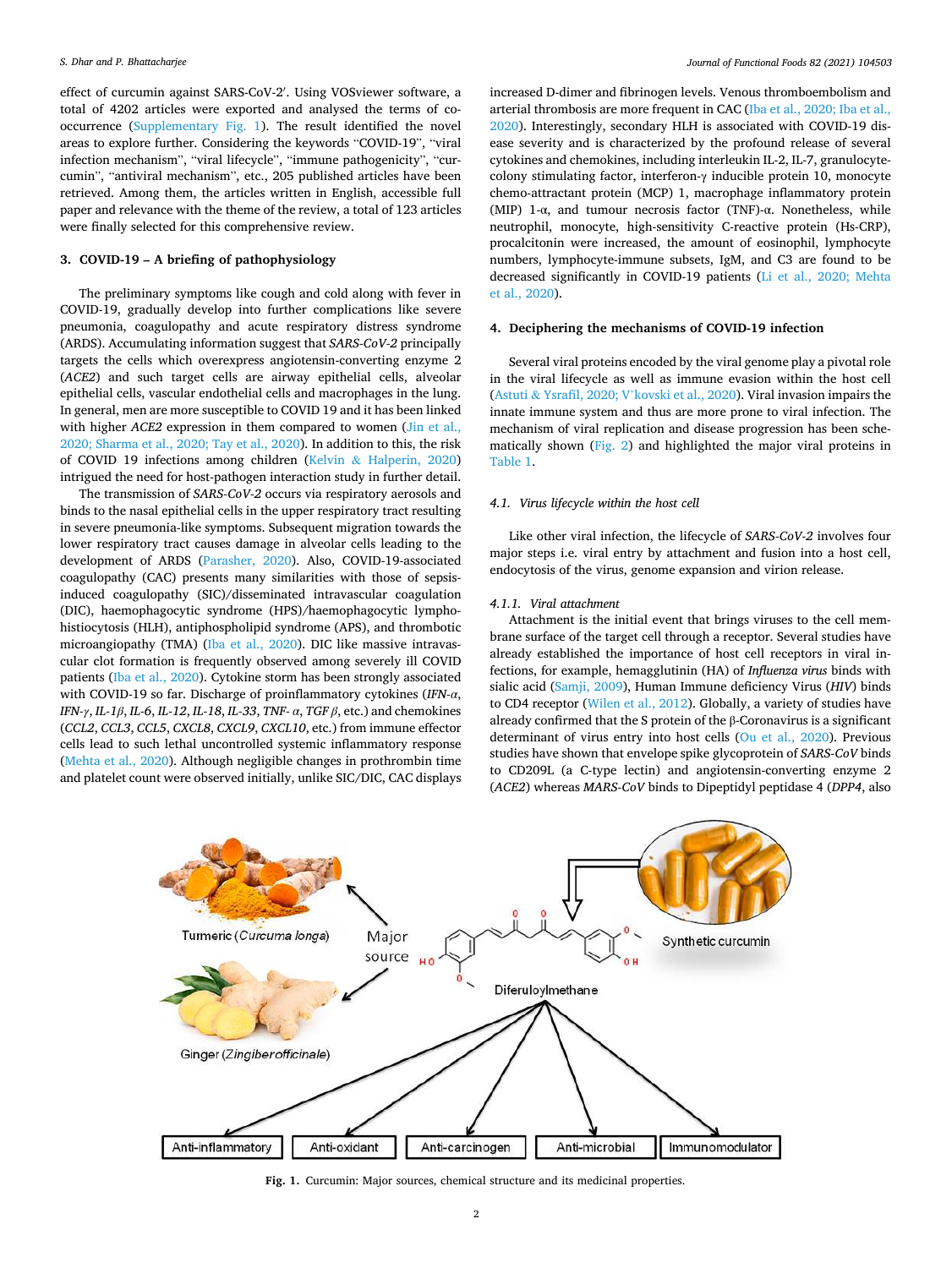<span id="page-2-0"></span>

**Fig. 2.** Potential therapeutic targets of curcumin against *SARS-CoV-2* suggesting its role in COVID-19 management.

known as *CD26*). Similar to *SARS-CoV*, *SARS-CoV-2* also uses the angiotensin-converting enzyme 2 (*ACE2*) as a cellular receptor to penetrate the host system [\(Li et al., 2020\)](#page-9-0).

For an enveloped virus, delivery of the viral genome requires membrane fusion reaction between the lipid bilayer of the virus and a host target cell membrane ([Doms, 2016](#page-9-0)). In *SARS-COV-2*, this membrane fusion process is initiated by serine protease 2 (*TMPRSS2*) which activate the spike protein (S) through specific cleavage [\(Heurich et al.,](#page-9-0)  2014; Hirano & [Murakami, 2020; Hoffmann et al., 2020](#page-9-0)). The binding of this spike protein to the receptor triggers the *ADAM17*-mediated proteolytic "shedding" of *ACE2* at the ectodomain site for the promotion of viral uptake into the cell ([Ciaglia et al., 2020; Scialo et al., 2020](#page-8-0)). Therefore, *TMPRSS2* and *ADAM17* both augment the viral entry into host cells and follow the clathrin-dependent and –independent endosomal pathway [\(Li et al., 2020\)](#page-9-0).

#### *4.1.2. Endocytosis of the virus*

Following attachment and receptor clustering, many viruses are endocytosed and transported to endosomes where the low pH induces alterations in structural proteins of the virus that facilitate membrane fusion by protonating acidic residues. Generally, endocytic pathways include clathrin-mediated endocytosis, caveolae, macropinocytosis, and novel clathrin- and caveolae-independent pathways [\(Wang et al., 2008](#page-10-0)). In the case of *SARS-CoV-2*, clathrin-mediated endocytosis occurs in nasal epithelial cells because of the abundance of GTPase, dynamin whereas clathrin-independent endocytosis occurs in pneumocytes. However, due to comparatively higher expression of C-terminal binding protein (CtBP) 1 & 2 and P21-activated kinase 1, macropinocytosis also occurs in pneumocytes [\(Glebov, 2020](#page-9-0)). The virus-containing vacuoles undergo acidification, maturation and fusion with late endosomes or lysosomes. In the case of *Influenza A virus*, neuraminidase (NA) binds to lysosomeassociate membrane proteins (LAMPs) and ruptures the membrane of the autophagosomes by deglycosylation ([Ju et al., 2015\)](#page-9-0).

Likewise in *SARS-CoV-2* infection, the ACE2-Spike protein complex is cleaved by cathepsin L protease within the autophagosomes leading to the fusion of viral and host cell membrane [\(Blaess et al., 2020\)](#page-8-0). The acidic environment initiates conformational modifications in the viral capsid resulting in exposure of hydrophobic domains within the

endosomal membrane and forming a protein pore through which the viral genome can exit and enter the cytoplasm ([Doms, 2016; Yamauchi](#page-9-0)   $&$  [Helenius, 2013\)](#page-9-0). In this regards, nonstructural viral proteins like (NSP2, NSP3, NSP4 and NSP6) play a crucial role in virus escaping through pore formation in late endosome (discussed in [Table 1](#page-3-0)).

## *4.1.3. Viral genome expansion*

The literature review suggests that RNA-dependent RNA polymerase (RdRp) plays an important role in the replication process of RNA viruses like *SARS-CoV-2* (Mathew & [Hsu, 2018\)](#page-9-0). After escaping from the autophagolysosome, genomic RNA undergoes an immediate translation. To avoid host detection, several non-structural proteins form a replicationtranscription complex (RTC) as well as viral replication organelles like perinuclear double-membrane vesicles, convoluted membranes and small open double-membrane spherules (V'[kovski et al., 2020\)](#page-10-0). Two overlapping open reading frame (*ORF1a* and *ORF1b*) translated into the viral enzymes 3C-like protease (3CLpro) and papain-like protease (PLpro), help in viral replication via proteolytic cleavage. Another segment of RNA encodes structural proteins of the virus, such as the spike (S), envelope (E), membrane (M) and nucleocapsid (N) proteins ([Chen et al., 2020; Oyanguren et al., 2020; Shereen et al., 2020](#page-8-0)). Translated structural proteins translocate into endoplasmic reticulum (ER) membranes and transport through the ER-to-Golgi intermediate compartment (ERGIC). Freshly formed genomic RNA undergoes Nencapsidation, resulting in budding into the lumen of secretory vesicular compartments (V'[kovski et al., 2020; Zhang et al., 2020\)](#page-10-0).

#### *4.1.4. Virion release*

Pathogen-associated molecular patterns (PAMPs) of the evolutionarily conserved microbes can be recognized by pattern recognition receptors (PRRs). Interestingly both *SARS-CoV* and *MERS-CoV* can induce the production of double-membrane vesicles that lack PRRs and then replicate in these vesicles, thereby avoiding the host detection of their dsRNA ([Li et al., 2020\)](#page-9-0). In this regards, viral single-stranded RNA (ssRNA) and double-stranded RNA (dsRNA) are recognized by extracellular as well as endosomal Toll-like receptors (TLRs) and stimulate downstream signalling cascades ([Vabret et al., 2020](#page-10-0)). It has been found that *TLR-7* plays a crucial role in *SARS-CoV-2* genome recognition and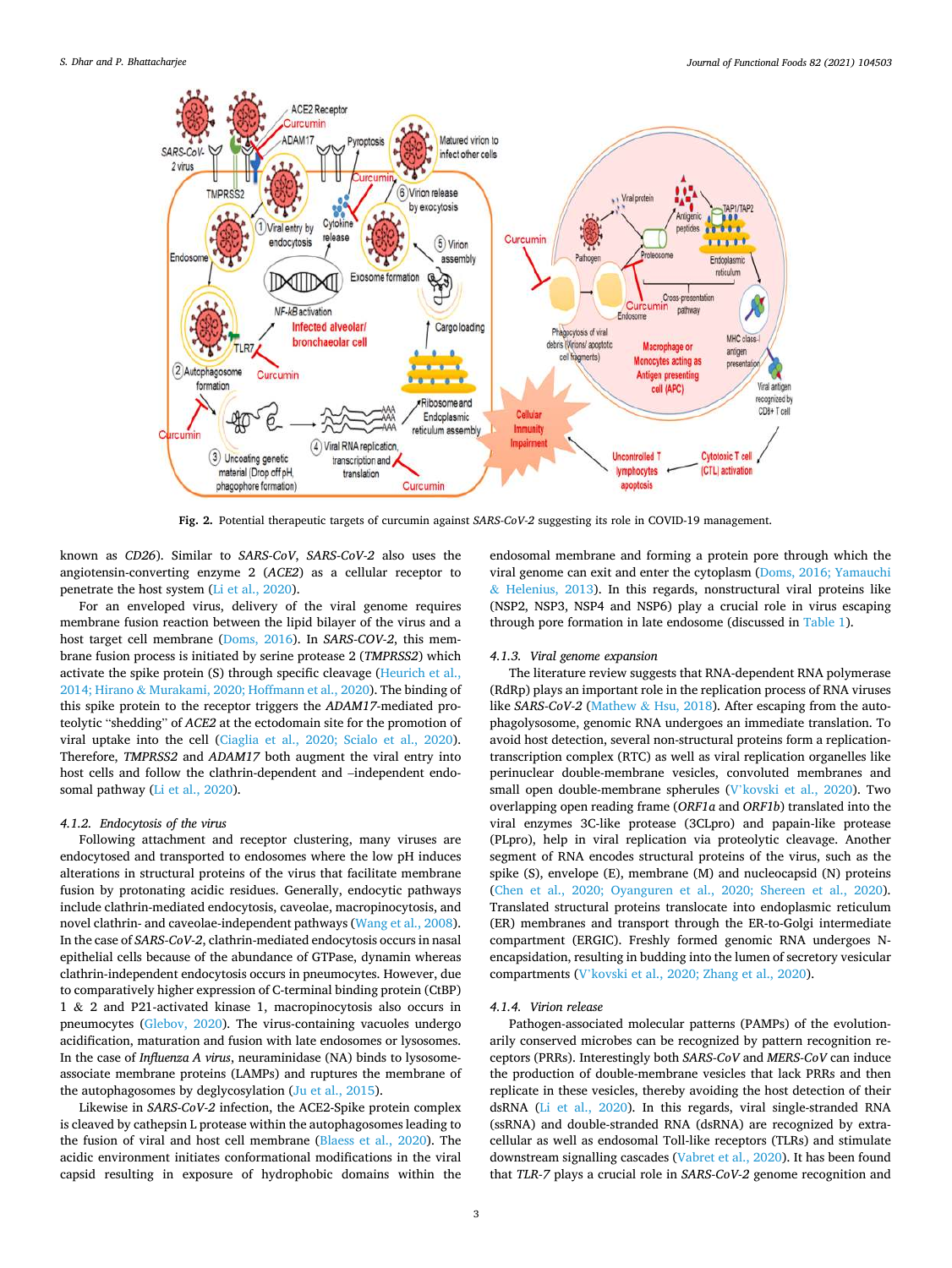#### <span id="page-3-0"></span>**Table 1**

Description of the viral proteins encoded by *SARS-CoV-2* genome highlighting their role in the viral lifecycle and immune pathogenicity.

| Viral proteins          |                                    | Characteristics                                                                                                                                                                                              | Molecular functions                                                                                                                                                                                                                                                                     | References                                                                                                    |
|-------------------------|------------------------------------|--------------------------------------------------------------------------------------------------------------------------------------------------------------------------------------------------------------|-----------------------------------------------------------------------------------------------------------------------------------------------------------------------------------------------------------------------------------------------------------------------------------------|---------------------------------------------------------------------------------------------------------------|
| Structural<br>protein   | Spike-like surface<br>glycoprotein | $MW \sim 150$ kDa; 1273 amino acids; Rich in<br>glutamine, asparagine, leucine,<br>phenylalanine and serine amino acids                                                                                      | $S_1$ subunit facilitates hACE2-mediated virus attachment; $S_2$<br>subunit promotes membrane fusion process into the host<br>cell; help in promoting adhesion of infected cells with<br>adjacent non-infected cells                                                                    | Astuti & Ysrafil, 2020; Bianchi<br>et al., 2020; Chen et al., 2020;<br>Satarker & Nampoothiri, 2020           |
|                         | Envelope<br>glycoprotein           | MW $\sim$ 8–12 kDa; 76–109 amino acids;<br>Contains N Terminal Domain (NTD) and<br>hydrophilic C Terminal Domain (CTD)<br>220-260 amino acids; Contains hydrophilic C<br>terminal and amphipathic N terminal | Forms viriporins which is required for virion assembly and<br>release                                                                                                                                                                                                                   |                                                                                                               |
|                         | Membrane<br>glycoprotein           |                                                                                                                                                                                                              | Determine the shape of the virus envelope; helps to<br>stabilize nucleocapsids and promotes completion of viral<br>assembly by stabilizing N protein-RNA complex, inside the<br>internal virion                                                                                         |                                                                                                               |
|                         | Nucleocapsid<br>protein            | Composed of a serine-rich linker region<br>between NTD and CTD                                                                                                                                               | NTD forms orthorhombic crystals and binds to the viral<br>genome; linker region regulate self-functioning; CTD<br>promotes nucleocapsid formation; promotes the activation<br>of COX-2 leading to inflammation in the lungs; inhibits<br>IFN-1 causing restrictions in immune responses |                                                                                                               |
| Non-structural proteins |                                    | NSP1 (Leader protein)<br>NSP <sub>2</sub>                                                                                                                                                                    | Inhibit host mRNA translation, antagonize IFN signalling<br>and induce inflammatory cytokines and chemokines<br>Binding to prohibitin-1 (PHB1) and prohibitin-2 (PHB2)                                                                                                                  | Astuti & Ysrafil, 2020; Min<br>et al., 2020; Samaddar et al.,<br>2020; Yoshimoto, 2020; Zhang<br>et al., 2020 |
|                         |                                    | NSP <sub>3</sub>                                                                                                                                                                                             | leads to disruption of the host cell environment<br>Encode papain-like protease (PLpro) that helps to cleave<br>the site between NSP2 and NSP3 and release essential viral                                                                                                              |                                                                                                               |
|                         |                                    | NSP4 (Transmembrane domain 2)                                                                                                                                                                                | proteins for viral activity<br>Interacting with NSP3 causes rearrangement of the host<br>cell membrane                                                                                                                                                                                  |                                                                                                               |
|                         |                                    | NSP <sub>5</sub>                                                                                                                                                                                             | Encode chymotrypsin-like protease (3CLpro/Mpro) that<br>cleaves at 11 different sites to produce mature and<br>intermediate viral polyproteins                                                                                                                                          |                                                                                                               |
|                         |                                    | NSP6 (Putative Transmembrane domain)                                                                                                                                                                         | Restricting autophagolysosome development cause<br>hindrance of autophagosomes from transporting viral<br>components for degradation in lysosomes                                                                                                                                       |                                                                                                               |
|                         |                                    | NSP7 (Peptide cofactor)                                                                                                                                                                                      | Forms a complex NSP8 and NSP12 to yield RNA<br>polymerase activity                                                                                                                                                                                                                      |                                                                                                               |
|                         |                                    | NSP8 (Peptide cofactor)<br>NSP9                                                                                                                                                                              | Forms hexadecameric complex of RNA polymerase<br>Encode RNA-binding protein phosphatase that helps in<br>viral genome replication and transcription                                                                                                                                     |                                                                                                               |
|                         |                                    | NSP10                                                                                                                                                                                                        | Interacting with NSP14 and NSP16 to stimulate SAM-<br>dependent methyltransferase activity and 2'-O-<br>Ribosemethyltransferase activity respectively                                                                                                                                   |                                                                                                               |
|                         |                                    | NSP11<br>NSP12 (RdRP)                                                                                                                                                                                        | Unknown activity yet<br>Encodes RNA-dependent RNA polymerase that replicates<br>viral RNA                                                                                                                                                                                               |                                                                                                               |
|                         |                                    | NSP13 (Helicase)                                                                                                                                                                                             | Unwinds duplex RNA; elicits 5'-triphosphatase activity to<br>introduce a 5'-terminal cap of mRNA                                                                                                                                                                                        |                                                                                                               |
|                         |                                    | NSP14 (N7-methyltransferase)                                                                                                                                                                                 | Proofreading of viral genome by endonuclease and<br>methyltransferase activity                                                                                                                                                                                                          |                                                                                                               |
|                         |                                    | NSP15 (Endoribonuclease)                                                                                                                                                                                     | Cleaves RNA at 3'-uridylates to form a 2'-3' cyclic<br>phosphodiester product that protects viral RNA from host                                                                                                                                                                         |                                                                                                               |
|                         |                                    | NSP16 (2'-O-Ribosemethyltransferase)                                                                                                                                                                         | recognition and inhibit innate response<br>Methylate 2'-hydroxyadenine using SAM as methyl pool<br>thereby avoid MDA5 recognition of viral RNA and inhibit<br>innate immunity regulation                                                                                                |                                                                                                               |

clearance through exocytosis [\(Onofrio et al., 2020](#page-10-0)). Also, an *in-silico*  experiment reported that extracellular *TLR-4* is most likely to be involved in recognizing molecular patterns from *SARS-CoV-2* [\(Choud](#page-8-0)hury & [Mukherjee, 2020\)](#page-8-0). However, the freshly formed envelope glycoproteins are inserted into the membrane of the endoplasmic reticulum or Golgi, and the Nucleocapsid is shaped by the combination of genomic RNA and Nucleocapsid protein. The virions germinate into the endoplasmic reticulum-Golgi intermediate compartment (ERGIC). Finally, the vesicles containing the virus particles fuse with the plasma membrane to release the virus through exocytosis and infect surrounding cells ([Li et al., 2020; Shereen et al., 2020](#page-9-0)).

#### *4.2. Cellular immunity against infection*

A large group of scientists have tried to understand the immunological perspective of COVID-19. Usually soon after the virus enters into the host cell, the cellular immune response is initiated by PPRs recognition of PAMPs. This ligand binding activates several signalling pathways like NF-kB, IRF3 and AP-1 which synergistically stimulate IFN-1 production thereby limit virus entry as well as restrict viral replication [\(Taefehshokr et al., 2020\)](#page-10-0). In a healthy individual, a wellcoordinated immune response characterizes the first line of defence against viral infection, while on the contrary, extreme inflammatory innate response and dysregulated adaptive immune system ensue detrimental tissue damage at the systemic level ([Catanzaro et al., 2020](#page-8-0)). Although coronaviruses have a preferential tropism for lung cells, it mostly impairs the innate immune machinery by directly infecting T cells [\(Wang et al., 2020](#page-10-0)). *SARS-CoV-2* targets multiple aspects of innate immunity like cytokine storm, impairing interferon signalling and suppression of antigen presentation on both MHC class I and II [\(Taefehshokr](#page-10-0)  [et al., 2020\)](#page-10-0). At the same time, an accumulation of mononuclear cells in the lungs coupled with a low level of hyperactive T-cells in the peripheral blood indicates that T-cells are attracted away from blood towards the infected sites to control the viral infection ([Li et al., 2020; Tay et al.,](#page-9-0)  [2020\)](#page-9-0). Both B-cells and T-cells responses against *SARS-CoV-2,* are diagnosed in the blood around 7 days after the onset of symptoms.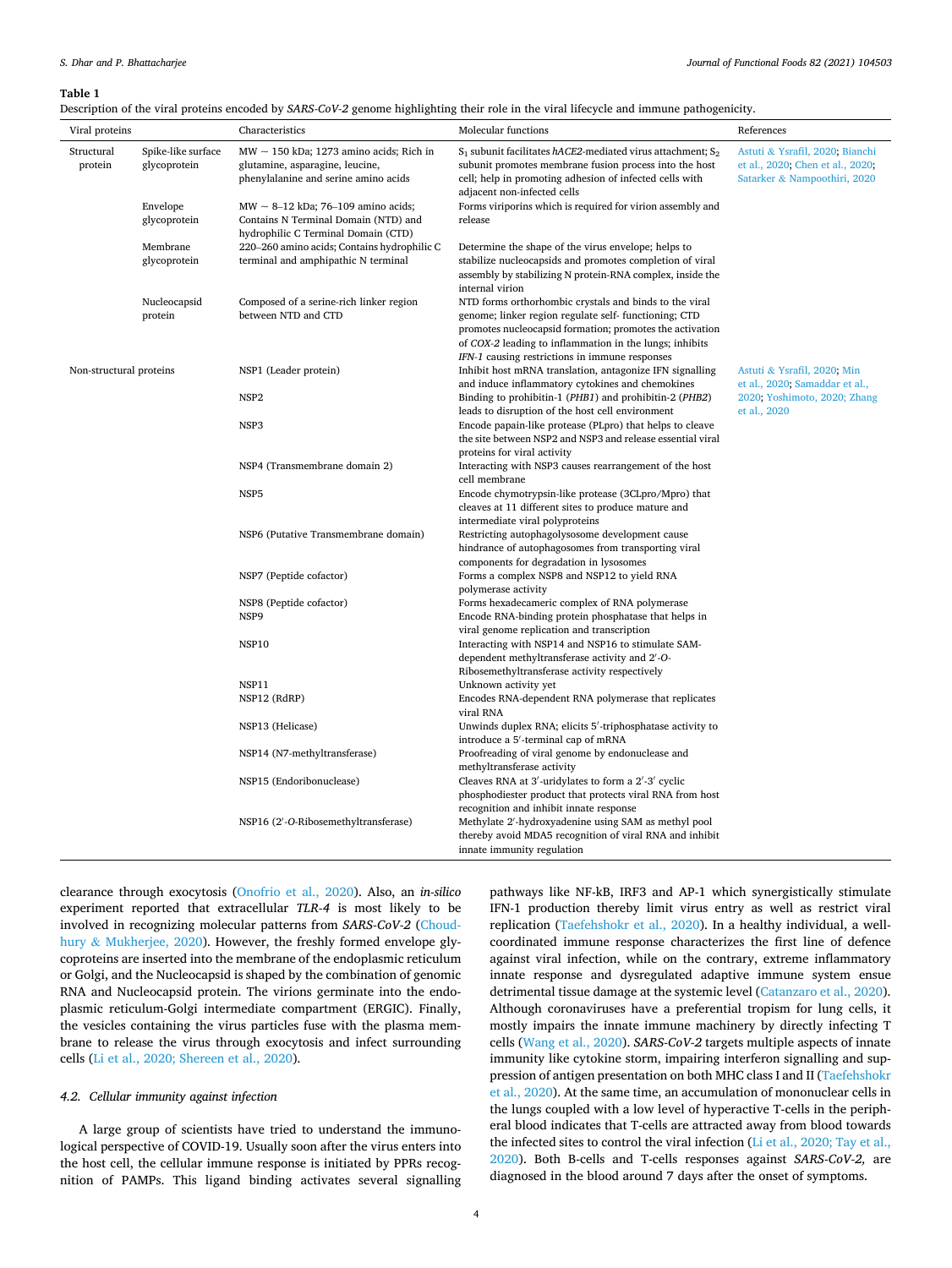In the lung/alveolar epithelial cells, *SARS-CoV-2* mainly deploy cellular immune responses and interfere with the IFN-signalling pathway with the membrane protein (M), Nucleocapsid protein (N) and non-structural proteins like NSP1, NSP3, PLpro acting as IFN antagonist [\(Taefehshokr et al., 2020; Tay et al., 2020\)](#page-10-0). During infection, non-structural proteins of this virus protect themselves from recognition by PRRs and inhibit the transcription of interferons leading to modulate IFN response in plasmacytoid dendritic cells (pDC) and other immune cells. This alters the cytokine secretion profile of infected cells to enhance the recruitment of myeloid immune cells over NK cells, which in turn produce more cytokines, creating a cycle of inflammation that damages the lung ([Taefehshokr et al., 2020](#page-10-0)). Apart from this interferon signalling, antigen presentation is an important antiviral mechanism that is being affected in the case of COVID-19. In this regards, Macrophages in the lung and upper respiratory tract act as sentinel cells and are among the first immune cells to encounter incoming virion whereas DCs are key players in antigen presentation, cytokine production, instructing specific T cell responses [\(Kumar et al., 2020; Li et al., 2020;](#page-9-0)  [Taefehshokr et al., 2020\)](#page-9-0). Nonetheless, coronaviruses trigger different complement pathways producing C3a and C5a components which then combine with dysregulated neutrophilia, endothelial injury and hypercoagulopathy seem to be entangled to drive the severity of COVID-19 ([Java et al., 2020; Liu](#page-9-0) & Ying, 2020).

After an encounter with the infected cells, the viral antigen, through the endosomal cross-presentation pathway, will be presented to the antigen presentation cells (APC) and its antigenic peptides are accessible by major histocompatibility complex (MHC-I) or human leukocyte antigen (HLA) in humans thereby recognized by virus-specific cytotoxic T  $(CDS<sup>+</sup> T)$  lymphocytes. Antigen presentation subsequently stimulates the body's humoral and cellular immunity, which are mediated by virusspecific B and T cells [\(Li et al., 2020\)](#page-9-0). In the case of a healthy immune system, T cells become activated when  $CD8<sup>+</sup>$  T cells recognize viral antigens by MHC-I molecules present on the infected cells. Then activated T cells undergo clonal expansion to proliferate into a large number of progeny T cells with identical receptors. This ultimately lyses the infected cells by inducing apoptosis and secrete pro-inflammatory cytokines [\(Gutierrez et al., 2020](#page-9-0)). As a result, uncontrolled apoptosis of T lymphocytes occurs with the release of pro-inflammatory cytokines leads to local tissue damage and impairment of the immune system.

#### **5. Chemistry of curcumin**

#### *5.1. Sources & chemical composition*

Curcumin is the main natural polyphenol found in turmeric (*Curcuma longa*) and other species of the *Zingiberaceae* family [\(Amalraj et al.,](#page-8-0)  [2017; Hewlings](#page-8-0) & Kalman, 2017). The powdered extracts of turmericdried roots may contain essential oils, proteins, fat, minerals, carbohydrates, moisture, and curcuminoids ([Ahmad et al., 2020; Prasad et al.,](#page-8-0)  [2014\)](#page-8-0). The aroma of this spice is principally derived from sesquiterpenes which is a mixture of α- and β-turmerones with aromatic turmerone ([Amalraj et al., 2017](#page-8-0)). The polyphenols (curcuminoids) are a mixture of 71.5% curcumin, chemically a diferuloylmethane [1,7-bis(4-hydroxy-3 methoxy-phenyl)-hepta-1,6-diene-3,5-dione] mixed with its two derivatives, 19.4% demethoxycurcumin [4-hydroxycinnamoyl-(4 hydroxy-3-methoxycinnamoyl) methane] and 9.1% bisdemethoxycurcumin [bis-(4-hydroxy cinnamoyl) methane], defining the chemical formulae as  $C_{21}H_{20}O_6$ ,  $C_{20}H_{18}O_5$  and  $C_{19}H_{16}O_4$  respectively (Amalraj [et al., 2017; Gupta et al., 2013; Hewlings](#page-8-0) & Kalman, 2017; Prasad et al., [2014\)](#page-8-0).

## *5.2. Pharmacokinetic property*

Curcumin can be delivered by oral intake, subcutaneous, intraperitoneal, intravenous injection, topical and nasal treatment [\(Prasad et al.,](#page-10-0)  [2014\)](#page-10-0). However, pieces of the literature suggest that curcumin has poor absorption, biodistribution, metabolism, and bioavailability despite having vast pharmacological significance (Dei Cas & [Ghidoni, 2019;](#page-9-0)  [Prasad et al., 2014\)](#page-9-0). After oral intake, curcumin gets metabolized within the liver through extensive phase I and II biotransformation with the help of gut microbiota (Dei Cas & [Ghidoni, 2019](#page-9-0)). In phase I reaction, double bonds of curcumin is reduced by alcohol dehydrogenase into dihydro-curcumin, tetrahydro-curcumin, hexahydro-curcumin, and octahydro-curcumin (Dei Cas & [Ghidoni, 2019; Nelson et al., 2017](#page-9-0)). Later in phase II reaction, curcumin and its phase I metabolites are rapidly conjugated with glucuronic acid by UGTs (Uridine 5′ -diphosphoglucuronosyltransferases) and sulfate by SULTs (Sulfotransferases) at the phenol position (Dei Cas & [Ghidoni, 2019\)](#page-9-0).

## **6. Major targets of curcumin against COVID-19**

Based on the above-explained mechanisms of infection pathogenesis, two major targets can be considered for the therapeutic approach - one is the lifecycle of the virus within the host cell and another part is the ability of the innate immune system to defend against infection.

## *6.1. Targeting virus lifecycle within the host cell*

Combating viral infection, viral entry and its replication within the host cell are the most important events and have always been a challenge. While non-enveloped viruses (e.g. *Adenovirus, Poliovirus, Rotavirus, Hepatitis A virus, Coxsackievirus*) can directly or indirectly penetrate the plasma membrane, an enveloped virus (e.g. *Hepatitis C virus, Rubella virus, HIV, Ebola virus, Influenza virus, Coronavirus*, etc.) requires the fusion of the viral envelope with a cellular membrane ([Thorley et al., 2010\)](#page-10-0).

#### *6.1.1. Inhibition of viral attachment with the host cell*

Evidences suggest the mechanism behind curcumin-induced inhibition of enveloped virus entry into a host cell. Several *in vitro* experiments have been conducted to explore the role of curcumin and its analogues on viral entry inhibition ([Anggakusuma et al., 2014; Mathew](#page-8-0) & Hsu, [2018\)](#page-8-0). For instance, membrane fluidity experiments indicate that curcumin impairs both viral binding and fusion in the case of *HCV* and thus inhibit cell-to-cell transmission independent of the viral genotype ([Anggakusuma et al., 2014\)](#page-8-0). Also, curcumin has a direct effect on viral particle infectivity redirected by the inhibition of haemagglutination in *H1N1* as well as in *H6N1* subtype and treatment with 30 μM curcumin reduced more than 90% virus yield ([Praditya et al., 2019a\)](#page-10-0). Consistently, both the zika and chikungunya virus was responded to 5  $\mu$ M curcumin without effecting the cellular viability. In a dose- and timedependent manner, curcumin can reduce the infectivity of the enveloped viruses without disturbing the integrity of the viral RNA ([Mounce](#page-10-0)  [et al., 2017\)](#page-10-0).

Recently literature revealed that curcumin holds the better binding capability to the *ACE2* receptors and may hinder the entry of the COVID-19 virus [\(Zahedipour et al., 2020\)](#page-11-0). *In-vivo* studies revealed that curcumin derivatives at a comparatively low dose can decrease the level of *Ang II*  thereby upregulate *ACE2* protein [\(Pang et al., 2015; Xu et al., 2018](#page-10-0)). Also, scientists have tried to explore the viral entry inhibition efficiency of curcumin using an *insilico* simulation study. It has been found that curcumin can bind to the human ACE2 and receptor-binding domain of the viral S-protein with a binding energy of −7.8 Kcal/mol and −7.9 Kcal/mol respectively ([Jena, 2019](#page-9-0)). Later, it has been found that keto and enol form of curcumin interacts (binding energy −20.753 Kcal/mol and −16.08067 Kcal/mol respectively) with the key residues (Q493, N501, Y505, Y489 and Q498) of the receptor-binding motif (RBM) in the spike glycoprotein [\(Shanmugarajan et al., 2020\)](#page-10-0). Also, curcumin may play important role in *ADAM17* inhibition [\(Borah et al., 2016](#page-8-0)). Recently curcumin possesses a strong binding affinity (19.86 kJ/mol) with *TMPRSS2* ([Motohashi et al., 2020\)](#page-9-0)*.*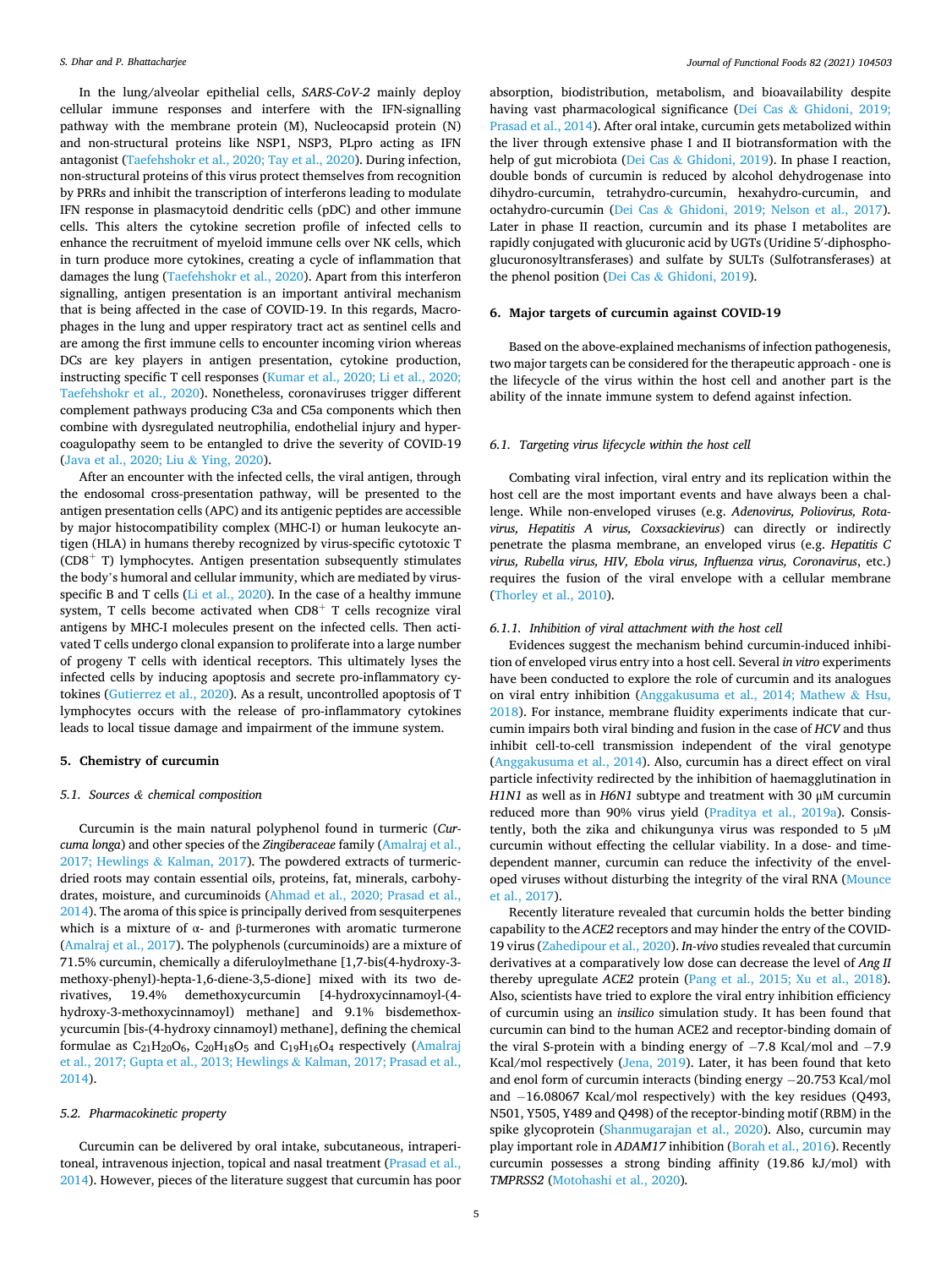## *6.1.2. Inhibition of endocytic pathway within the host cell*

To date, no shreds of evidence were reported on the direct effect of curcumin on the viral genome released into the host cell. But there is plenty of literature that supported the impact of curcumin on lysosomal function [\(Rainey et al., 2020; Zhang et al., 2016](#page-10-0)). Studies found that curcumin induces endoplasmic reticulum stress which cause an unfolded protein response and  $Ca^{2+}$  release thereby enhances apoptosis through destabilizing the mitochondrial compartment in the cancerous cell ([Moustapha et al., 2015; Oyanguren et al., 2020\)](#page-10-0). Besides this, lysosomal membrane permeabilization is involved in curcumin-induced programmed cell death in the lung cancer cell, where curcumin pretreatment causes lysosome rupture and subsequent release of several lysosomal proteins and this cytosolic relocation of lysosomal proteins leads to cellular apoptosis ([Chen et al., 2012](#page-8-0)). But apoptosis seems to be a "devil" in the case of cytopathic virus like *SARS-CoV-2* because this phenomenon causes extreme inflammation leading to vascular leakage ([Tay et al., 2020\)](#page-10-0). In the non-cancerous cell, curcumin can stabilize the pathogen containing vacuolar membrane and prevents the escape of cytosolic pathogens, thereby inhibit the fusion with lysosomes [\(Marathe](#page-9-0)  [et al., 2012\)](#page-9-0). Emerging evidence indicates the function of curcumin may vary depending on the cellular environment. In the case of COVID-19, curcumin may block autophagosomes-lysosome fusion by stabilizing pathogen containing vacuole and restrict genome replication.

#### *6.1.3. Inhibition of viral genome expansion into host cell*

Previous literature suggested that curcumin plays important role in hindering viral genome expansion through several mechanisms either within virus particle or host cells. For instance, curcumin was found to have an inhibitory effect against the Hepatitis B virus (*HBV*). It has been observed that *PGC1-α*, co-activator of *HBV* transcription, was downregulated by curcumin treatment [\(Mouler Rechtman et al., 2010](#page-9-0)). On the other hand, curcumin downregulates *HCV* gene expression via suppression of the *Akt-SREBP-1* activation [\(Kim et al., 2010\)](#page-9-0). However, curcumin can potentially inhibit *HBV* gene replication *via* downregulation of covalently closed circular DNA-bound histone acetylation ([Wei et al., 2017](#page-10-0)). A comprehensive analysis suggested that curcumin inhibits *HIV-1* and *HIV-2* proteases at concentration IC<sub>50</sub> 100 μM and 250 µM respectively by substrate binding activity while *HIV-1*  integrase was inhibited at concentration  $IC_{50}$  40  $µ$ M. In addition to this, curcumin also hinders transcription elongation by inhibiting the *Tat*  protein of *HIV-1* (Ali & [Banerjea, 2016; Kumari et al., 2015; Prasad](#page-8-0) & [Tyagi, 2015\)](#page-8-0). Recently an *insilico* analysis revealed that curcumin has a potential binding affinity with Ebola viral protein through which viral entry and replication might be inhibited [\(Noor et al., 2018\)](#page-10-0).

Recently some molecular docking studies reported that curcumin can possess an inhibitory effect on viral protein translation by binding with the active sites of 3CL<sup>Pro</sup>/chymotrypsin-like protease (NSP3) and PL<sup>Pro</sup>/ papain-like protease (NSP5) ([Das et al., 2020; Linda Laksmiani et al.,](#page-8-0)  [2020\)](#page-8-0).

## *6.2. Role of curcumin in immunomodulation*

Apart from targeting the viral lifecycle, the immune system plays an important role against infection. The role of curcumin as an immunemodulator against a plethora of viral and bacterial infection has been extensively studied [\(Lai et al., 2020; Mathew](#page-9-0) & Hsu, 2018; Sordillo & [Helson, 2015\)](#page-9-0). Several mechanisms of cellular immunity against pathogen have been observed.

## *6.2.1. Autophagy and apoptosis*

Autophagy and apoptosis are two major interconnected host cell responses to viral infection. Autophagy is a catabolic process that degrades and recycles cytosolic materials while apoptosis is a highly regulated form of cell death in which the cell contains the necessary information to die on its own [\(Mehrbod et al., 2019\)](#page-9-0). Earlier kinds of the literature confirmed that curcumin can induce G2/M cell cycle arrest,

autophagy, stimulate apoptosis, and interrupt molecular signalling ([Rainey et al., 2020\)](#page-10-0). Several *in-vitro* studies also confirmed that curcumin causes apoptosis by blocking the PI3K-Akt pathway [\(Kuttik](#page-9-0)[rishnan et al., 2019](#page-9-0)), by inhibiting the NF-kB activation in tumour cells and releasing cytochrome *c* (Araveti & [Srivastava, 2019](#page-8-0)).

Interestingly, these two processes play a negative role in viral infection. For example, autophagy stimulates the replication of *Influenza A virus* [\(Wang et al., 2018\)](#page-10-0), *HIV-1* and HIV disease progression [\(Killian,](#page-9-0)  [2012\)](#page-9-0). Also, autophagy is involved in antigen preparation and presentation (Crotzer & [Blum, 2009](#page-8-0)) which produce viral antigen on the cell surface and eventually triggers T-cell mediated signalling pathway. Therefore, inhibition of normal autophagy and apoptosis can be the target to combat viral infection. In this favour, curcumin potentially inhibits cellular apoptosis and autophagy by inhibiting caspase-3 activation [\(Li et al., 2017\)](#page-9-0), inducing the expression of *Bcl*‑*2* and inhibiting the expression levels of *Bax*, *beclin*‑*1*, *BNIP3* and *SIRT1* thereby show a protective effect against hypoxia/reoxygenation ([HUANG et al., 2015](#page-9-0)), uncontrolled tissue damage [\(Zhao et al., 2017](#page-11-0)).

#### *6.2.2. TLRs activation*

Activation of Toll-like receptors (TLRs) play a pivotal role in the activation of innate immune response and inflammation. It has been found that curcumin can inhibit extracellular *TLR2*, *TLR4* and intracellular *TLR9* ([Boozari et al., 2019\)](#page-8-0). Curcumin attenuates activation of *TLR4* acting directly on the receptor or by its downstream pathway and thus suppress the release of cytokines and chemokines [\(Panaro et al.,](#page-10-0)  [2020\)](#page-10-0). In the case of *Influenza A virus*, curcumin can inhibit virusinduced activation of *TLR2* and *TLR4* thereby block the *NF-kB* signalling pathway ([Dai et al., 2018\)](#page-8-0). A mouse model experiment revealed that post-infection intravenous treatment of 200 mg/kg of body weight can significantly reduce pro-inflammatory cytokines level and augment antiinflammatory cytokines by inhibiting TLR2, TLR4 and TLR9 [\(Abo-Zaid](#page-8-0)  [et al., 2020\)](#page-8-0). However, another study suggested that curcumin may play an inhibitory role against the activation of *TLR7* [\(Lai et al., 2017\)](#page-9-0) thereby reducing the production of INF- $\alpha$  and TNF- $\alpha$ . In this regards, curcumin can inhibit ROS generation by increasing glutathione (GSH) activity as well as modulating several signalling pathways like PPARγ, JNK, NF-kB and Nrf2 ([Kim et al., 2020; Liu](#page-9-0) & Ying, 2020).

#### *6.2.3. T-cell Regulation*

Regulation of T-cell is one of the most important mechanisms in cellular immunity, which can be modulated by curcumin and its derivatives [\(Bhattacharyya et al., 2010; Chai et al., 2020; Kliem et al.,](#page-8-0)  [2012\)](#page-8-0). Curcumin thwarts T cell-activation-induced  $Ca^{2+}$  mobilization with IC<sub>50</sub> of 12.5 µM and thereby impedes Nuclear Factor of Activated T Cells (NFAT) activation and NFAT-regulated cytokine expression [\(Kliem](#page-9-0)  [et al., 2012](#page-9-0)). Besides this, curcumin abolishes CD2/CD3/CD28-initiated T-helper cell activation by constraining cell proliferation, differentiation and cytokine production. Also, a spontaneous decline of CD69 expression and upregulation of CCR7, L-selectin, and TGF-β1 was observed ([Kim et al., 2013](#page-9-0)). This may lead to inhibit the suppressive activity of Tregulatory cells ([Bhattacharyya et al., 2010](#page-8-0)). A more recent study revealed that curcumin can ease the grade of severity of ALI/ARDS and unrestrained inflammation by promoting the delineation of immature CD4<sup>+</sup> T cells to CD4<sup>+</sup> CD25<sup>+</sup> FOXP3<sup>+</sup> Treg (T-regulatory) cells ([Chai](#page-8-0)  [et al., 2020\)](#page-8-0).

#### *6.2.4. Cytokine regulation*

Viral infection is mostly resulted in a discrepancy in pro-and antiinflammatory cytokines as a part of innate immunity activation to eliminate viruses. A large number of evidence suggest that curcumin potentially regulate cytokine release ([Bereswill et al., 2010; Mathew](#page-8-0) & [Hsu, 2018; Sordillo](#page-8-0) & Helson, 2015). Curcumin inhibited the production of IL-8, MIP-1α, MCP-1, IL-1β, and TNF-α by PMA- or LPS-stimulated monocytes and alveolar macrophages in a concentration- and a timedependent manner (Mathew & [Hsu, 2018](#page-9-0)) while an integrated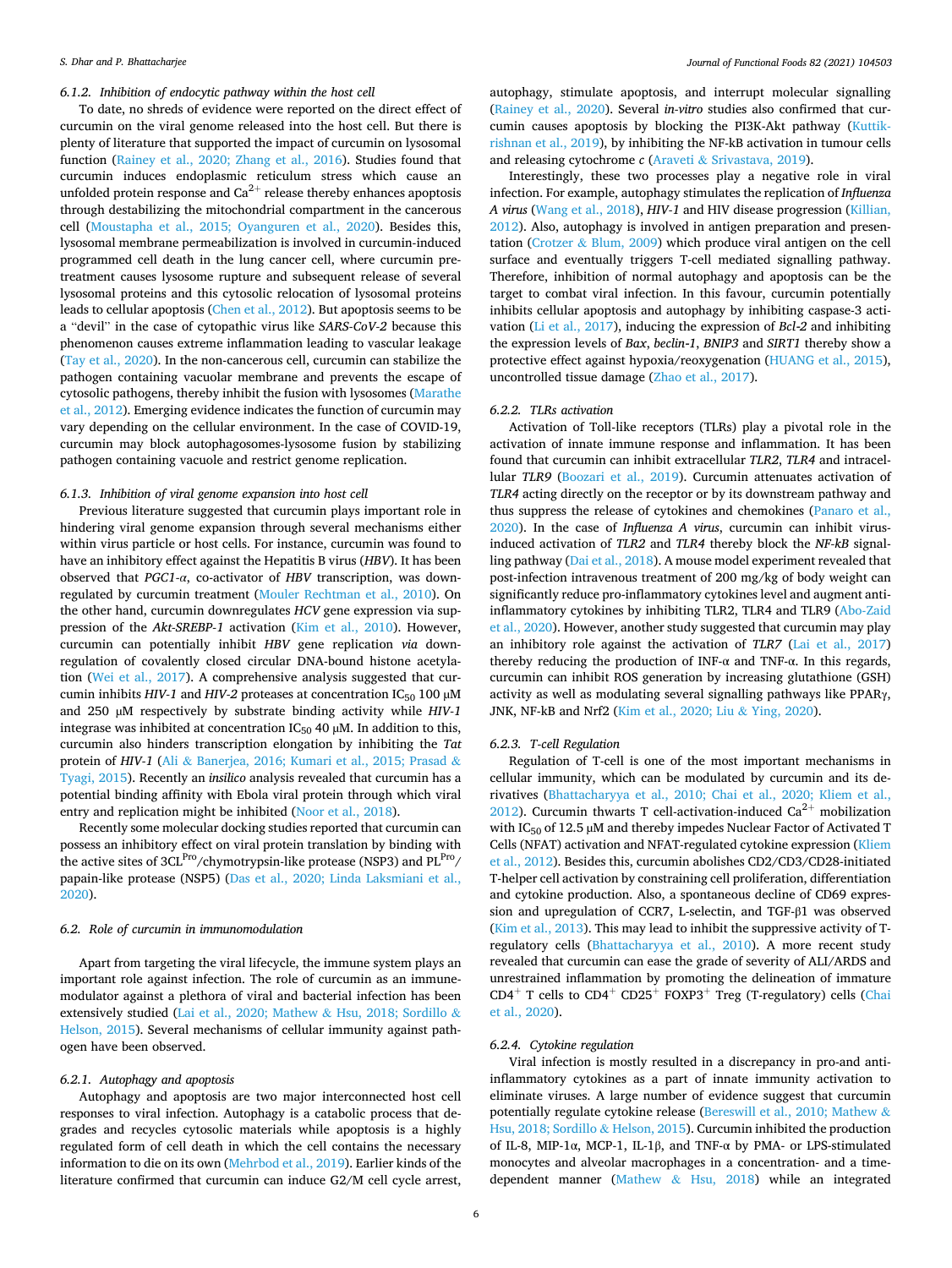analysis revealed that five asymmetric mono-carbonyl analogues of curcumin can hinder the release of TNF-α and IL-6 in a dose-dependent pattern [\(Liang et al., 2014](#page-9-0)). It has been shown that curcumin significantly increases the level of anti-inflammatory cytokine IL-10 and decrease pro-inflammatory cytokine expression in the mouse intestine ([Bereswill et al., 2010\)](#page-8-0). Another study found that IL-10 concentrations were significantly increased in curcumin-treated (average concentration of 200 mg/kg) hepatic cirrhosis mouse when compared to the nontreated group ([Abo-Zaid et al., 2020](#page-8-0)). Decreased serum level of TNF-α and IL-6 was also found in rat with acute renal injury after treatment of curcumin at a concentration of 100 µg/g body weight ([Zhu et al., 2017](#page-11-0)). A structure–activity relationship coupled with a molecular docking study showed that most of the curcumin derivatives effectively inhibit *H1N1* neuraminidase activity. Along with this, significant attenuation of pro-inflammatory cytokines (*TNF-α*, *IL-6* and *IFN-γ*) levels was observed in mice after curcumin treatment [\(Lai et al., 2020\)](#page-9-0). Even so, a recent study on the mouse with an acute lung infection (ALI/ARDS) suggested that *IL-17A*, *MPO-producing neutrophils* decreased after pretreatment with 50 µL of curcumin at a concentration of 20 mg/mL (Chai et al., [2020\)](#page-8-0). Also, curcumin-stabilized silver nanoparticles (Cur-AgNP) significantly reduced HIV replication within the host cell by inhibition of pro-inflammatory cytokines level [\(Sharma et al., 2017\)](#page-10-0). However, a mouse model study revealed that curcumin potentially decreases the systematic as well as local myocardial expression of pro-inflammatory cytokines (*TNF- α*, *IL-6*, *IL-1β*) resulting in inhibition of NF-kB activation in *Coxsackievirus* infection [\(Song et al., 2013\)](#page-10-0). In contrast to this, a reduction of only local tissue inflammation was found in case of *HSV-2*  infection resulting decrease the risk of HIV acquisition in the female genital tract of women ([Vitali et al., 2020\)](#page-10-0). Furthermore, [Sordillo](#page-10-0) & [Helson \(2015\)](#page-10-0) also showed a number of evidences regarding the action of curcumin against cytokine storm. They found that curcumin can effectively block the release of pro-inflammatory cytokines and thereby can be suggested as useful for treatment of Ebola patients.

#### *6.2.5. Complement system*

Curcumin significantly inhibit the classical pathway and zymosaninduced activation of the alternate pathway of the complement system in a dose-dependent manner ([Kulkarni, 2005\)](#page-9-0). In support of this, curcumin is also shown to decrease C3 activity with increase IgG and IgM, thereby trigger humoral immunity ([Çiftçi, 2011](#page-8-0)).

#### **7. Potential role of curcumin in COVID-19 management**

Since mid-December of 2019, the pandemic COVID-19 has been spreading exponentially and shook the global health scenario. The symptoms of *SARS-CoV-2* infection develop ARDS by manifesting Acute Lung Infection (ALI) which was also found in previous infections like *SARS-CoV*, *MERS-CoV*, *H5N1*, *H7N9*. However, 'cytokine storm' is the common phenomenon that plays a crucial role in the development and progression of fatal pneumonia (Liu & [Ying, 2020; Mehta et al., 2020](#page-9-0)). Hence, apart from the inhibition of viral entry into the host cell, targeting the regulation of the cytokine is one of the most important mechanisms of combating COVID-19 infection. Many studies have highlighted the usefulness of herbal medicines like Phytoextracts, fruit extracts, traditional spices, etc. in the improvement of severe illness. Curcumin is one of the extensively studied compounds that has already claimed for its benefits in human health and disease prevention. Supplementary Table 1 shows that curcumin can potentially block pathogen entry into host cell irrespective of the presence of envelope, along with inhibiting the viral genome expansion while it can also inhibit virion release mechanisms in some cases. Comparing with the available literature, it has been suggested that CoVs infection can be prevented by inhibition of viral entry, viral genome release and replication within the host cell. In addition to this, curcumin induced immunomodulation plays an important role in viral infection. The present review portraits the possible underlying molecular aspects of the disease and how

curcumin can play role in the prophylaxis of COVID-19 ([Fig. 2\)](#page-2-0).

While discussing the role of curcumin on COVID-19 treatment, *insilico* studies play important role in understanding the possible mechanism. Recently multi-omics based study has identified curcumin as a candidate prophylactic agent [\(Barh et al., 2020](#page-8-0)). Curcumin possesses the binding efficiency to the RBD of the viral spike protein as well as human ACE2 causing the blockage of ACE2 receptor resulting in inhibition of the viral attachment with the host cell ([Jena, 2019; Shanmugarajan](#page-9-0)  [et al., 2020\)](#page-9-0). Also, curcumin potentially binds to TMPRSS2 and ADAM17 leading to mispriming of the S-protein of the virus and hACE2 ([Borah et al., 2016; Motohashi et al., 2020](#page-8-0)). This possibly inhibits the membrane fusion process of viral entry into the lung/alveolar epithelial cells. In addition to this, curcumin can potentially increase soluble ACE2 protein which may competitively bind with *SARS-CoV-2* not only to neutralize the virus but also rescue cellular ACE2 activity which negatively regulates the renin-angiotensin system (RAS) to protect the lung from injury ([Zhang et al., 2020\)](#page-11-0). Not only entry inhibition, but curcumin can also impair the endosome-lysosomal fusion process by endosomal membrane stabilization ([Marathe et al., 2012](#page-9-0)) and lysosomal membrane permeabilization ([Chen et al., 2012\)](#page-8-0) that eventually blocks the viral genome released into the host cell and prevent replication. *Insilico*  simulation suggests the binding efficiency of curcumin with the NSP3 and NSP5 may affect the RdRP activity of viral genome replication and DMV formation (Astuti & [Ysrafil, 2020; Das et al., 2020; Linda Laks](#page-8-0)[miani et al., 2020; Soni et al., 2020](#page-8-0)). Also, impairment of the PLpro activity eventually protects the host cell environment by blocking NSP2 function and prevents the endosomal escape of essential non-structural proteins (Astuti & [Ysrafil, 2020; Yoshimoto, 2020\)](#page-8-0). Hence, it can be proposed that curcumin may inhibit several stages of the viral lifecycle within the host cell.

Earlier pieces of literature have already established the fact that curcumin acts as an immunomodulatory agent against viral infections and other inflammatory diseases. It was found that curcumin binds to a series of enzymes (carbonyl reductase, glutathione-S-transferase, glyoxalase, etc.) involved in reactive oxygen species (ROS) metabolic pathway and upregulate their expression [\(Larasati et al., 2018](#page-9-0)). In oxidative stress condition, curcumin decreased malondialdehyde and nitric oxide levels by increasing thiol, superoxide dismutase, and catalase levels ([Memarzia et al., 2021\)](#page-9-0). In the case of COVID-19, curcumininduced inhibition of the autophagolysosome fusion may disturb MHC class-II antigen preparation and processing in the infected alveolar/lung epithelial cells. Thus,  $CD4^+$  T cells cannot be recognized by the APC (dendritic cell) thereby become unsuccessful to differentiate into Thelper cell. This inactivation of T cells is one of the primary mechanism behind the inhibition of pro-inflammatory cytokines release. Apart from this, curcumin interferes with TLRs leading to the NF-kB signalling pathway [\(Kim et al., 2020; Liu](#page-9-0) & Ying, 2020). This also activates IFN-1 signalling cascades that restricts viral genome replication and viral entry into the T cells. Overall, curcumin pro-inflammatory cytokine interleukin 4 (IL)-4, transforming growth factor-beta, IL-17, interferongamma levels, and type 1/type 2 helper cells (Th1)/(Th2) ratio in conditions with disturbance in the immune system ([Memarzia et al., 2021](#page-9-0)). Recently an integrated *insilico* simulation study revealed that hydrazinocurcumin act as a warrior against COVID-19 by altering the cytokine regulation (H. [Noor et al., 2021\)](#page-10-0). The immunomodulatory role of curcumin against this infection understood so far, supports its potential prophylactic use, which either directly inactivates T-cell or regulate cytokine production.

The present review attempted to understand the molecular mechanism of COVID-19 pathogenesis. A comparative analysis has been performed [\(Table 2\)](#page-7-0) considering several viral diseases and highlighted the dose-dependent response of curcumin in multiple test system (*in vitro*, *in vivo* and human population-based studies). It has been suggested that pre-treatment of curcumin may regulate lysosomal functions in a dosedependent manner through ER/calcium/mitochondrial pathway ([Rainey et al., 2020](#page-10-0)). While most of the studies showed that curcumin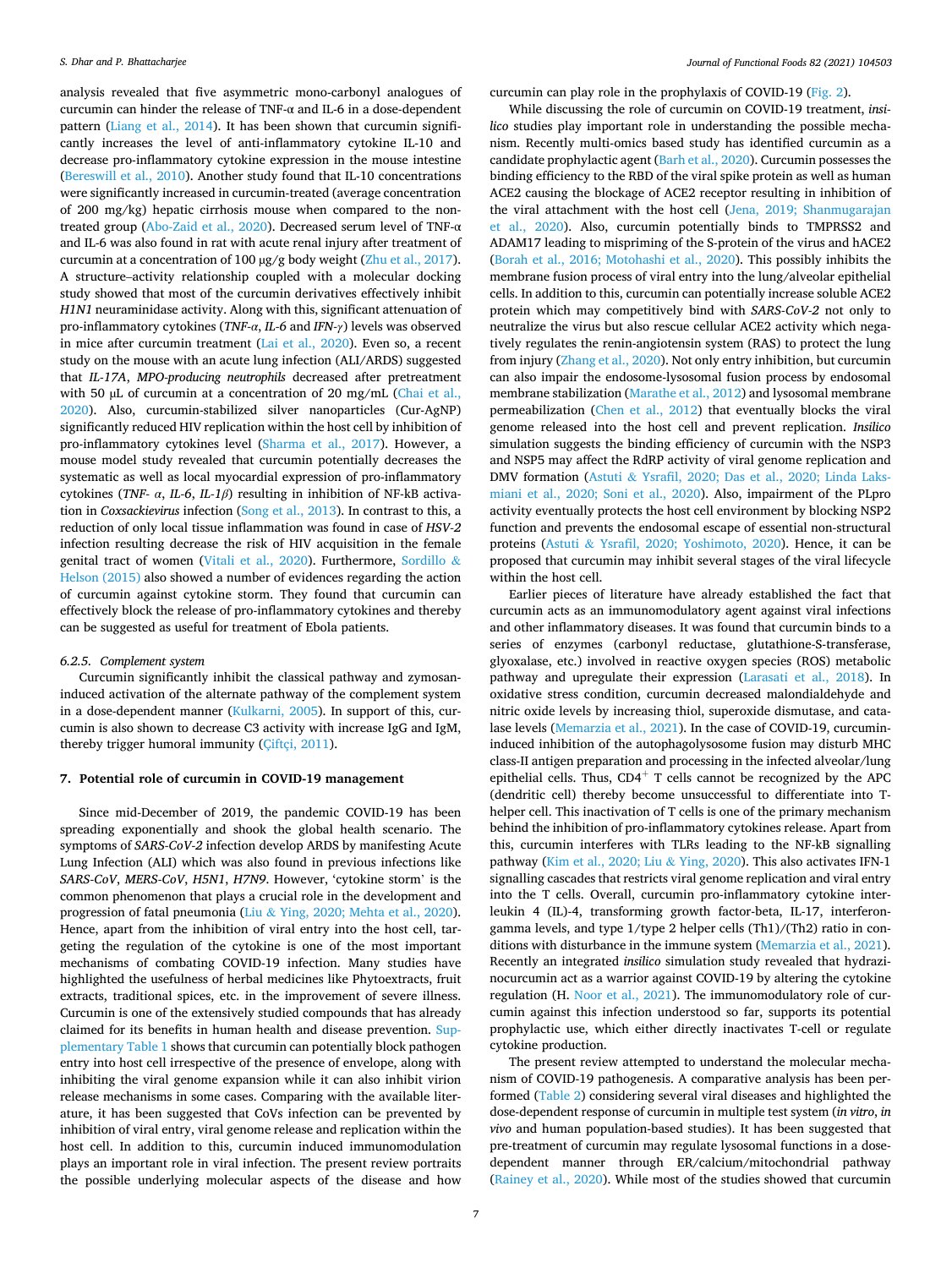#### <span id="page-7-0"></span>**Table 2**

The dose-dependent response of curcumin in multiple test system (*in vitro*, *in vivo* and population based studies).

| Study system                                              | Dose                                             | Time of<br>administration | Route of<br>administration                    | Mechanism of action                                                                                                          | References                                                                            |  |  |  |
|-----------------------------------------------------------|--------------------------------------------------|---------------------------|-----------------------------------------------|------------------------------------------------------------------------------------------------------------------------------|---------------------------------------------------------------------------------------|--|--|--|
| In vitro study                                            |                                                  |                           |                                               |                                                                                                                              |                                                                                       |  |  |  |
| Human Huh-7 cells                                         | $10 - 20 \mu M$                                  | Pre-transfection          | <b>NA</b>                                     | Activates lysosomal destabilization, induces<br>apoptosis                                                                    | Oyanguren et al., 2020                                                                |  |  |  |
| HeLa, BHK-21, and<br>Vero-E6 cells                        | $5 \mu M$                                        | Pre-transfection          | <b>NA</b>                                     | Reduce the infectivity of the Chikungunya and<br>Zika viruses without disturbing the integrity<br>of the viral RNA           | Mounce et al., 2017                                                                   |  |  |  |
| HepG2, HepG2.2.15<br>and HEK293 cells                     | $50 - 150$ µM                                    | Pre-transfection          | <b>NA</b>                                     | Inhibits HBV transcription by downregulation<br>of PGC1- $\alpha$                                                            | Mouler Rechtman et al., 2010                                                          |  |  |  |
| Human Huh-7 cells                                         | $5-15$ mM                                        | Pre-transfection          | NA                                            | Inhibits HCV gene expression by suppressing<br>Akt-SREBP-1 activation                                                        | Kim et al., 2010                                                                      |  |  |  |
| PBMC cell line                                            | $IC_{50}$ 100 $µM$                               | Post-transfection         | <b>NA</b>                                     | Attenuates viral replication by inhibiting HIV-<br>1 protease                                                                | Kumari et al., 2015; Prasad and<br><b>Tyagi, 2015</b>                                 |  |  |  |
|                                                           | $IC_{50}$ 250 $µM$                               | Post-transfection         | <b>NA</b>                                     | Attenuates viral replication by inhibiting HIV-<br>2 protease                                                                |                                                                                       |  |  |  |
|                                                           | IC <sub>50</sub> 40 μM                           | Post-transfection         | <b>NA</b>                                     | Attenuates viral replication by inhibiting HIV-<br>1 integrase                                                               |                                                                                       |  |  |  |
| HEK-293 T cells                                           | 80 μM                                            | Post-transfection         | <b>NA</b>                                     | Inhibits HIV-1 virus transcription by<br>promoting Tat protein degradation                                                   | Ali & Banerjea, 2016                                                                  |  |  |  |
| HepG2.2.15 cells                                          | $20 \mu$ mol/L                                   | Post-transfection         | <b>NA</b>                                     | Inhibits HBV gene replication via down-<br>regulation of cccDNA-bound histone<br>acetylation                                 | Wei et al., 2017                                                                      |  |  |  |
| PBMC cells                                                | $IC_{50}$ 12.5 $\mu$ M                           | Post-transfection         | <b>NA</b>                                     | Inhibit T cell activation by blocking $Ca^{2+}$<br>mobilization and NFAT activation                                          | Kliem et al., 2012                                                                    |  |  |  |
| PBMC cells                                                | $20 \mu g/ml$                                    | Post-<br>transfection     | NA                                            | Decline of CD69 expression and upregulation<br>of CCR7, L-selectin, TGF-β1; attenuates T cell<br>activation                  | Kim et al., 2013                                                                      |  |  |  |
| In vivo study<br>ALI/ARDS Mouse                           | $50 \mu L (20 mg/ml)$                            | Pre-infection             | Intra-peritonial                              | IL-17A $\downarrow$ , MPO-producing neutrophils $\downarrow$ , NF-<br>$\kappa$ B p65 $\downarrow$ in lungs, IL-10 $\uparrow$ | Chai et al., 2020                                                                     |  |  |  |
| Mice with liver<br>injury                                 | $200 \frac{\text{mg}}{\text{kg}}$ body<br>weight | Post-infection            | Intra-venous                                  | Reduce pro-inflammatory cytokines level and<br>augment anti-inflammatory cytokines by<br>inhibiting TLR2, TLR4 and TLR9      | Abo-Zaid et al., 2020                                                                 |  |  |  |
| H <sub>1</sub> N <sub>1</sub> infected mouse              | 25 mg/kg body<br>weight /day                     | Post-infection            | Intra-peritonial                              | TNF $\alpha$ , IL-6, INF- $\gamma$ ,                                                                                         | Lai et al., 2020                                                                      |  |  |  |
| Rat with acute<br>kidney injury<br>Human population study | 100 mg/kg body<br>weight                         | Post-infection            | Intra-peritonial                              | $TNF\alpha\downarrow$ , IL-6 $\downarrow$                                                                                    | Zhu et al., 2017                                                                      |  |  |  |
| Healthy male                                              | $500$ mg/3days                                   | Pre-exercise              | Oral intake                                   | IL-6 $\downarrow$                                                                                                            | Sciberras et al., 2015                                                                |  |  |  |
| Osteoarthritis<br>patients                                | 80 mg daily                                      | Intervention              | Oral intake                                   | Decrease the level of C-reactive protein (CRP),<br>$CD4 + and CD8 + T cells$ , Th17 cells and B<br>cells frequency           | Atabaki et al., 2020                                                                  |  |  |  |
| COVID-19 patient                                          | 160 mg curcumin<br>daily for 2 weeks             | Intervention              | Oral intake (nano-<br>micelles)               | IL-6 $\downarrow$ , IL-1 $\beta\downarrow$                                                                                   | Hassaniazad et al., 2020; Saber-<br>Moghaddam et al., 2021;<br>Valizadeh et al., 2020 |  |  |  |
|                                                           | 1 g curcumin<br>daily for 2 weeks                | Intervention              | Oral intake<br>(Curcumin-piperine<br>capsule) | Trial continue                                                                                                               | Miryan et al., 2020                                                                   |  |  |  |

can inhibit viral transcription when treated after exposure, some studies indicate that it can regulate cytokine release in case of pre-exposure treatment. However, a major criticism of curcumin has been raised regarding its poor bioavailability. Though dose-escalating studies have indicated the safety of curcumin at doses as high as 12 g/day over 3 months [\(Gupta et al., 2013\)](#page-9-0), curcumin possesses very poor bioavailability and often found in undetectable concentrations in blood and extra intestinal tissue due to its chemical instability, rapid metabolism, poor absorption and rapid systemic elimination (Dei Cas & [Ghidoni,](#page-9-0)  [2019; Lopresti, 2018; Prasad et al., 2014](#page-9-0)). Since most of the studies revealed the oral delivery of curcumin, it has been suggested that subcutaneous treatment of formulated curcumin provide effective and sustained tissue concentration [\(Prasad et al., 2014](#page-10-0)). In addition to this, it has been found that different novel delivery systems such as solid lipid particle, micellar system, or hydrophilic nanoparticles could increase curcumin concentration up to 15–20 fold (Dei Cas & [Ghidoni, 2019\)](#page-9-0).

Recent clinical trial showed that daily four times oral intake of 40 mg nanocurcumin in micelles formation for 2 weeks can significantly decrease IL-6 and IL-1β expression and secretion in COVID-19 patients ([Hassaniazad et al., 2020; Saber-Moghaddam et al., 2021; Valizadeh](#page-9-0)  [et al., 2020](#page-9-0)). However, another trial of curcumin-piperine cosupplementation against COVID-19 is still being continued [\(Miryan](#page-9-0)  [et al., 2020\)](#page-9-0). [Thimmulappa et al., \(2021\)](#page-10-0) suggested the nasal delivery of liposomal curcumin may inhibit *SARS-CoV-2* infectivity by deposition of curcumin in the lower airways at a higher concentration and consequently mitigate pulmonary inflammation and the progression to ARDS. In summary, accumulated evidences suggested that curcumin can be effective against *SARS-CoV-2* as supportive therapy. Table 2 provides a systemic representation of effective curcumin dose and hence can be utilized as a reference frame for validation in future.

## **8. Conclusion**

While the entire world is putting efforts into the discovery of a vaccine against coronavirus infection, the antiviral potential of curcumin against *SARS-CoV-2* shows a promising role in COVID-19 management. Since ancient time, curcumin possesses a multifaceted role in several disease management. As an antiviral agent, existing literature suggested that targeting viral lifecycle and cellular responses are important strategies to combat viral infection. The present review emphasized the molecular mechanism of host-pathogen interaction and subsequent immune response in the host. In this background, curcumin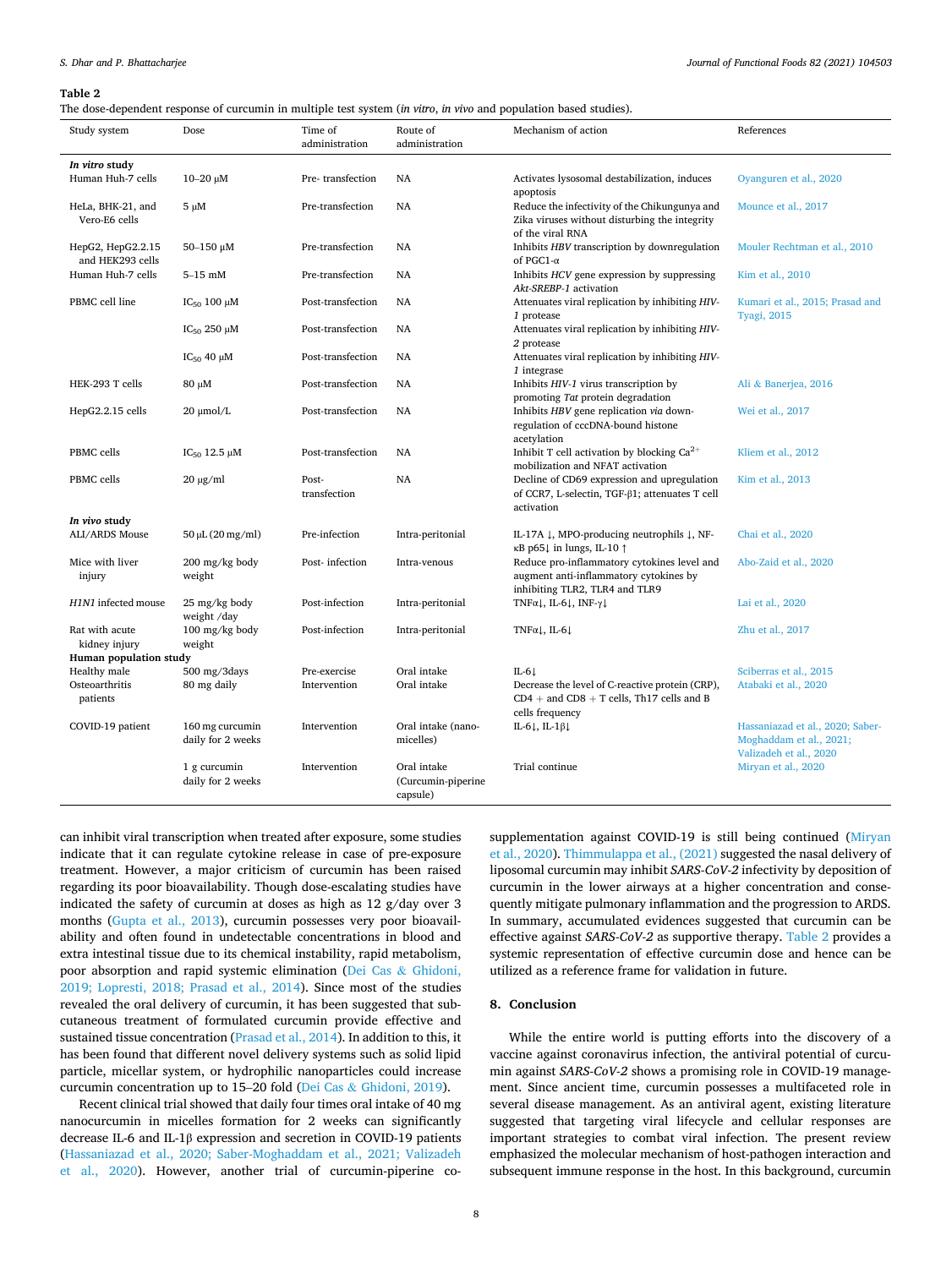<span id="page-8-0"></span>can potentially inhibit the SARS-CoV-2 entry within human mainly by blocking the ACE2 receptor, hinder viral genome replication by altering viral non-structural protein activity. Not only viral entry, curcumin indeed can prohibit 'cytokine storm'-induced multi-organ failure by constraining the inflammatory response and other cellular immune response. However, having such potency, it can be suggested that curcumin must be administered as solid lipid particle, micellar system, or hydrophilic nanoparticles due to its poor bioavailability. Hence, further studies warrant detailed dose–response analysis for validation in the large-scale human population.

#### **Ethical statement**

This material is the authors' own original work, which has not been previously published elsewhere.

The paper is not currently being considered for publication elsewhere.

The paper reflects the authors' own research and analysis in a truthful and complete manner.

The paper properly credits the meaningful contributions of coauthors and co-researchers.

The results are appropriately placed in the context of prior and existing research.

All sources used are properly disclosed (correct citation). Literally copying of text must be indicated as such by using quotation marks and giving proper reference.

All authors have been personally and actively involved in substantial work leading to the paper, and will take public responsibility for its content.

#### **Credit Author Statement**

SD: Literature search, Manuscript writing, Figure and table preparing; PB: Supervision, Manuscript writing and editing.

#### **Declaration of Competing Interest**

The authors declare that they have no known competing financial interests or personal relationships that could have appeared to influence the work reported in this paper.

#### *Acknowledgement*

The authors are thankful to Arijit Reeves, MSc student, Department of Environmental Science, University of Calcutta for helping in the VOSviewer analysis process and Ankita Das, Research scholar, Department of Environmental Science, University of Calcutta for putting necessary inputs to enrich the manuscript.

#### *Funding*

This research did not receive any specific grant from funding agencies in the public, commercial, or not-for-profit sectors.

## **Appendix A. Supplementary material**

Supplementary data to this article can be found online at [https://doi.](https://doi.org/10.1016/j.jff.2021.104503)  [org/10.1016/j.jff.2021.104503.](https://doi.org/10.1016/j.jff.2021.104503)

#### **References**

- Abo-Zaid, M. A., Shaheen, E. S., & Ismail, A. H. (2020). Immunomodulatory effect of curcumin on hepatic cirrhosis in experimental rats. *Journal of Food Biochemistry*, e13219. [https://doi.org/10.1111/jfbc.13219.](https://doi.org/10.1111/jfbc.13219)
- Ahmad, R. S., Hussain, M. B., Sultan, M. T., Arshad, M. S., Waheed, M., Shariati, M. A., … Hashempur, M. H. (2020). Biochemistry, Safety, Pharmacological Activities, and Clinical Applications of Turmeric: A Mechanistic Review. *Evidence-Based*

*Complementary and Alternative Medicine, 2020*, 1–14. [https://doi.org/10.1155/2020/](https://doi.org/10.1155/2020/7656919)  [7656919.](https://doi.org/10.1155/2020/7656919)

- Ali, A., & Banerjea, A. C. (2016). Curcumin inhibits HIV-1 by promoting Tat protein degradation. *Scientific Reports*, 6, 1-9. https://doi.org/10.1038/srep2
- Amalraj, A., Pius, A., Gopi, S., & Gopi, S. (2017). Biological activities of curcuminoids, other biomolecules from turmeric and their derivatives – A review. *Journal of Traditional and Complementary Medicine, 7*(2), 205–233. [https://doi.org/10.1016/j.](https://doi.org/10.1016/j.jtcme.2016.05.005) [jtcme.2016.05.005.](https://doi.org/10.1016/j.jtcme.2016.05.005)
- Anggakusuma, Colpitts, C. C., Schang, L. M., Rachmawati, H., Frentzen, A., Pfaender, S., … Steinmann, E. (2014). Turmeric curcumin inhibits entry of all hepatitis C virus genotypes into human liver cells. *Gut, 63*(7), 1137–1149. [https://doi.org/10.1136/](https://doi.org/10.1136/gutjnl-2012-304299)  [gutjnl-2012-304299](https://doi.org/10.1136/gutjnl-2012-304299).
- Atabaki, M., Shariati-Sarabi, Z., Tavakkol-Afshari, J., & Mohammadi, M. (2020). Significant immunomodulatory properties of curcumin in patients with osteoarthritis; a successful clinical trial in Iran. *International Immunopharmacology, 85*. <https://doi.org/10.1016/j.intimp.2020.106607>.
- Araveti, P. B., & Srivastava, A. (2019). Curcumin induced oxidative stress causes autophagy and apoptosis in bovine leucocytes transformed by Theileria annulata. *Cell Death Discovery, 5*(1), 100. [https://doi.org/10.1038/s41420-019-0180-8.](https://doi.org/10.1038/s41420-019-0180-8)
- Astuti, I., & Ysrafil. (2020). Severe Acute Respiratory Syndrome Coronavirus 2 (SARS-CoV-2): An overview of viral structure and host response. *Diabetes & Metabolic Syndrome: Clinical Research & Reviews, 14*(4), 407–412. [https://doi.org/10.1016/j.](https://doi.org/10.1016/j.dsx.2020.04.020)  [dsx.2020.04.020.](https://doi.org/10.1016/j.dsx.2020.04.020)
- Barh, D., Tiwari, S., Weener, M. E., Azevedo, V., Góes-Neto, A., Gromiha, M. M., & Ghosh, P. (2020). Multi-omics-based identification of SARS-CoV-2 infection biology and candidate drugs against COVID-19. *Computers in Biology and Medicine, 126*, 104051. <https://doi.org/10.1016/j.compbiomed.2020.104051>.
- Bereswill, S., Muñoz, M., Fischer, A., Plickert, R., Haag, L.-M., Otto, B., .. Heimesaat, M. M. (2010). Anti-Inflammatory Effects of Resveratrol, Curcumin and Simvastatin in Acute Small Intestinal Inflammation. *PLoS ONE, 5*(12), e15099. <https://doi.org/10.1371/journal.pone.0015099>.
- Bhattacharyya, S., Md Sakib Hossain, D., Mohanty, S., Sankar Sen, G., Chattopadhyay, S., Banerjee, S., … Sa, G. (2010). Curcumin reverses T cell-mediated adaptive immune dysfunctions in tumor-bearing hosts. *Cellular and Molecular Immunology, 7*(4), 306–315. <https://doi.org/10.1038/cmi.2010.11>.
- Bianchi, M., Benvenuto, D., Giovanetti, M., Angeletti, S., Ciccozzi, M., & Pascarella, S. (2020). Sars-CoV-2 envelope and membrane proteins: Structural differences linked to virus characteristics? *BioMed Research International, 1*–*6*. [https://doi.org/](https://doi.org/10.1155/2020/4389089) [10.1155/2020/4389089.](https://doi.org/10.1155/2020/4389089)
- Blaess, M., Kaiser, L., Sauer, M., Csuk, R., & Deigner, H.-P. (2020). COVID-19/SARS-CoV-2 Infection: Lysosomes and Lysosomotropism Implicate New Treatment Strategies and Personal Risks. *International Journal of Molecular Sciences, 21*(14), 4953. [https://](https://doi.org/10.3390/ijms21144953)  [doi.org/10.3390/ijms21144953.](https://doi.org/10.3390/ijms21144953)
- Boozari, M., Butler, A. E., & Sahebkar, A. (2019). Impact of curcumin on toll-like receptors. *Journal of Cellular Physiology, 234*(8), 12471–12482. [https://doi.org/](https://doi.org/10.1002/jcp.28103)  [10.1002/jcp.28103](https://doi.org/10.1002/jcp.28103).
- Borah, P. K., Chakraborty, S., Jha, A. N., Rajkhowa, S., & Duary, R. K. (2016). In silico approaches and proportional odds model towards identifying selective ADAM17 inhibitors from anti-inflammatory natural molecules. *Journal of Molecular Graphics and Modelling, 70*, 129–139. [https://doi.org/10.1016/j.jmgm.2016.10.003.](https://doi.org/10.1016/j.jmgm.2016.10.003)
- Catanzaro, M., Fagiani, F., Racchi, M., Corsini, E., Govoni, S., & Lanni, C. (2020). Immune response in COVID-19: Addressing a pharmacological challenge by targeting pathways triggered by SARS-CoV-2. *Signal Transduction and Targeted Therapy, 5*(1), 84. <https://doi.org/10.1038/s41392-020-0191-1>.
- Chai, Y., Chen, Y., Lin, S., Xie, K., Wang, C., Yang, Y., & Xu, F. (2020). Curcumin regulates the differentiation of naïve CD4+T cells and activates IL-10 immune modulation against acute lung injury in mice. *Biomedicine & Pharmacotherapy, 125*, 109946. <https://doi.org/10.1016/j.biopha.2020.109946>.
- Chen, Q.-Y., Shi, J.-G., Yao, Q.-H., Jiao, D.-M., Wang, Y.-Y., Hu, H.-Z., … Wu, L.-J. (2012). Lysosomal membrane permeabilization is involved in curcumin-induced apoptosis of A549 lung carcinoma cells. *Molecular and Cellular Biochemistry, 359*  (1–2), 389–398. <https://doi.org/10.1007/s11010-011-1033-9>.
- Chen, X., Li, R., Pan, Z., Qian, C., Yang, Y., You, R., … Ye, L. (2020). Human monoclonal antibodies block the binding of SARS-CoV-2 spike protein to angiotensin converting enzyme 2 receptor. *Cellular and Molecular Immunology*. [https://doi.org/10.1038/](https://doi.org/10.1038/s41423-020-0426-7)  [s41423-020-0426-7.](https://doi.org/10.1038/s41423-020-0426-7)
- Choudhury, A., & Mukherjee, S. (2020). In silico studies on the comparative characterization of the interactions of SARS-CoV-2 spike glycoprotein with ACE-2 receptor homologs and human TLRs. *Journal of Medical Virology, 92*(10), 2105–2113. [https://doi.org/10.1002/jmv.25987.](https://doi.org/10.1002/jmv.25987)
- Ciaglia, E., Vecchione, C., & Puca, A. A. (2020). COVID-19 Infection and Circulating ACE2 Levels: Protective Role in Women and Children. *Frontiers in Pediatrics, 8*. [https://doi.org/10.3389/fped.2020.00206.](https://doi.org/10.3389/fped.2020.00206)
- Çiftçi, O. (2011). Curcumin prevents toxic effects of 2,3,7,8-tetrachlorodibenzo- p -dioxin (TCDD) on humoral immunity in rats. *Food and Agricultural Immunology, 22*(1), 31–38. [https://doi.org/10.1080/09540105.2010.517308.](https://doi.org/10.1080/09540105.2010.517308)
- Crotzer, V. L., & Blum, J. S. (2009). Autophagy and Its Role in MHC-Mediated Antigen Presentation. *The Journal of Immunology, 182*(6), 3335–3341. [https://doi.org/](https://doi.org/10.4049/jimmunol.0803458) [10.4049/jimmunol.0803458](https://doi.org/10.4049/jimmunol.0803458).
- Dai, J., Gu, L., Su, Y., Wang, Q., Zhao, Y., Chen, X., … Li, K. (2018). Inhibition of curcumin on influenza A virus infection and influenzal pneumonia via oxidative stress, TLR2/4, p38/JNK MAPK and NF-κB pathways. *International Immunopharmacology, 54*, 177–187.<https://doi.org/10.1016/j.intimp.2017.11.009>.
- Das, S., Sarmah, S., Lyndem, S., & Singha Roy, A. (2020). An investigation into the identification of potential inhibitors of SARS-CoV-2 main protease using molecular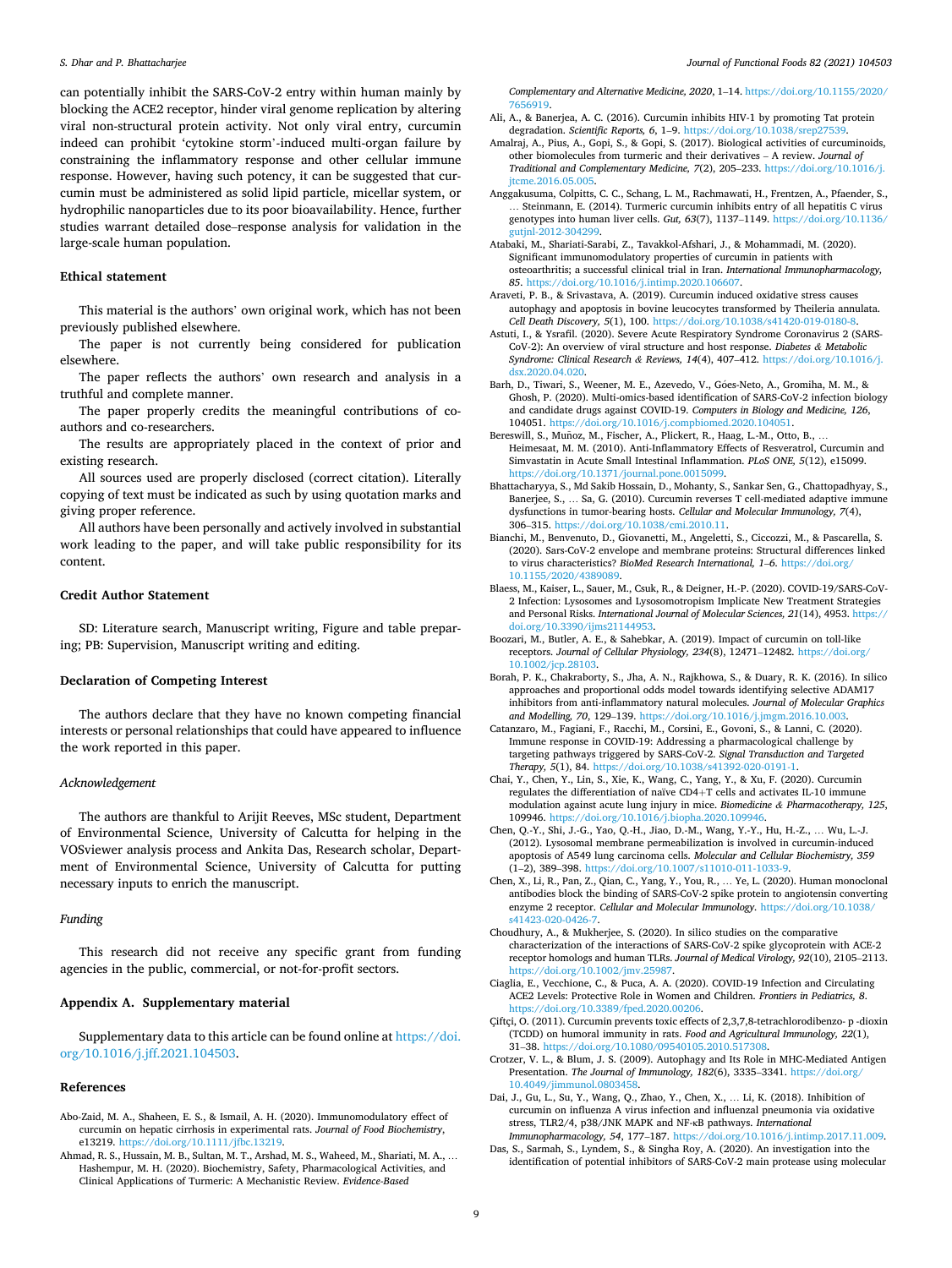#### <span id="page-9-0"></span>*S. Dhar and P. Bhattacharjee*

docking study. *Journal of Biomolecular Structure and Dynamics, 1*–*11*. [https://doi.org/](https://doi.org/10.1080/07391102.2020.1763201)  [10.1080/07391102.2020.1763201.](https://doi.org/10.1080/07391102.2020.1763201)

Dei Cas, M., & Ghidoni, R. (2019). Dietary Curcumin: Correlation between Bioavailability and Health Potential. *Nutrients, 11*(9), 2147. [https://doi.org/](https://doi.org/10.3390/nu11092147)  [10.3390/nu11092147.](https://doi.org/10.3390/nu11092147)

Doms, R. W. (2016). Basic Concepts. In Viral Pathogenesis (pp. 29–40). https://doi.org/ 10.1016/B978-0-12-800964-2.00003-3.

Glebov, O. O. (2020). Understanding SARS-CoV-2 endocytosis for COVID-19 drug repurposing. *The FEBS Journal, 287*(17), 3664–3671. [https://doi.org/10.1111/](https://doi.org/10.1111/febs.15369)  [febs.15369.](https://doi.org/10.1111/febs.15369)

Gupta, S. C., Patchva, S., & Aggarwal, B. B. (2013). Therapeutic Roles of Curcumin: Lessons Learned from Clinical Trials. *The AAPS Journal, 15*(1), 195–218. [https://doi.](https://doi.org/10.1208/s12248-012-9432-8)  [org/10.1208/s12248-012-9432-8.](https://doi.org/10.1208/s12248-012-9432-8)

Gupta, S. C., Sung, B., Kim, J. H., Prasad, S., Li, S., & Aggarwal, B. B. (2013). Multitargeting by turmeric, the golden spice: From kitchen to clinic. *Molecular Nutrition & Food Research, 57*(9), 1510–1528. [https://doi.org/10.1002/](https://doi.org/10.1002/mnfr.201100741)  [mnfr.201100741](https://doi.org/10.1002/mnfr.201100741).

Gutierrez, L., Beckford, J., & Alachkar, H. (2020). Deciphering the TCR Repertoire to Solve the COVID-19 Mystery. *Trends in Pharmacological Sciences, 41*(8), 518–530. [https://doi.org/10.1016/j.tips.2020.06.001.](https://doi.org/10.1016/j.tips.2020.06.001)

Hadi, A., Pourmasoumi, M., Ghaedi, E., & Sahebkar, A. (2019). The effect of Curcumin/ Turmeric on blood pressure modulation: A systematic review and meta-analysis. *Pharmacological Research, 150*, 104505. [https://doi.org/10.1016/j.](https://doi.org/10.1016/j.phrs.2019.104505)  [phrs.2019.104505](https://doi.org/10.1016/j.phrs.2019.104505).

Hassaniazad, M., Inchehsablagh, B. R., Kamali, H., Tousi, A., Eftekhar, E., Jaafari, M. R., … Nikpoor, A. R. (2020). The clinical effect of Nano micelles containing curcumin as a therapeutic supplement in patients with COVID-19 and the immune responses balance changes following treatment: A structured summary of a study protocol for a randomised controlled trial. *Trials, 21*(1), 876. [https://doi.org/10.1186/s13063-](https://doi.org/10.1186/s13063-020-04824-y)  [020-04824-y.](https://doi.org/10.1186/s13063-020-04824-y)

Heurich, A., Hofmann-Winkler, H., Gierer, S., Liepold, T., Jahn, O., & Pohlmann, S. (2014). TMPRSS2 and ADAM17 Cleave ACE2 Differentially and Only Proteolysis by TMPRSS2 Augments Entry Driven by the Severe Acute Respiratory Syndrome Coronavirus Spike Protein. *Journal of Virology, 88*(2), 1293–1307. [https://doi.org/](https://doi.org/10.1128/JVI.02202-13) [10.1128/JVI.02202-13](https://doi.org/10.1128/JVI.02202-13).

Hewlings, S., & Kalman, D. (2017). Curcumin: A Review of Its Effects on Human Health. *Foods, 6*(10), 92. [https://doi.org/10.3390/foods6100092.](https://doi.org/10.3390/foods6100092)

Hirano, T., & Murakami, M. (2020). COVID-19: A New Virus, but a Familiar Receptor and Cytokine Release Syndrome. *Immunity*. [https://doi.org/10.1016/j.](https://doi.org/10.1016/j.immuni.2020.04.003) [immuni.2020.04.003](https://doi.org/10.1016/j.immuni.2020.04.003).

Hoffmann, M., Kleine-Weber, H., Schroeder, S., Krüger, N., Herrler, T., Erichsen, S., … Pohlmann, S. (2020). SARS-CoV-2 Cell Entry Depends on ACE2 and TMPRSS2 and Is Blocked by a Clinically Proven Protease Inhibitor. *Cell, 181*(2), 271–280.e8. [https://](https://doi.org/10.1016/j.cell.2020.02.052)  [doi.org/10.1016/j.cell.2020.02.052](https://doi.org/10.1016/j.cell.2020.02.052).

Huang, Z., Ye, B., Dai, Z., Wu, X., Lu, Z., Shan, P., & Huang, W. (2015). Curcumin inhibits autophagy and apoptosis in hypoxia/reoxygenation-induced myocytes. *Molecular Medicine Reports, 11*(6), 4678–4684. <https://doi.org/10.3892/mmr.2015.3322>.

Iba, T., Levy, J. H., Connors, J. M., Warkentin, T. E., Thachil, J., & Levi, M. (2020). The unique characteristics of COVID-19 coagulopathy. *Critical Care, 24*(1), 360. [https://](https://doi.org/10.1186/s13054-020-03077-0)  [doi.org/10.1186/s13054-020-03077-0](https://doi.org/10.1186/s13054-020-03077-0).

Iba, T., Levy, J. H., Levi, M., & Thachil, J. (2020). Coagulopathy in COVID-19. *Journal of Thrombosis and Haemostasis, 18*(9), 2103–2109. [https://doi.org/10.1111/jth.14975.](https://doi.org/10.1111/jth.14975)

Jarząb, A., & Kukula-Koch, W. (2019). Recent Advances in Obesity: The Role of Turmeric Tuber and Its Metabolites in the Prophylaxis and Therapeutical Strategies. *Current Medicinal Chemistry, 25*(37), 4837–4853. [https://doi.org/10.2174/](https://doi.org/10.2174/0929867324666161118095443)  [0929867324666161118095443](https://doi.org/10.2174/0929867324666161118095443).

Java, A., Apicelli, A. J., Liszewski, M. K., Coler-Reilly, A., Atkinson, J. P., Kim, A. H. J., & Kulkarni, H. S. (2020). The complement system in COVID-19: Friend and foe? *JCI*. *Insight, 5*(15).<https://doi.org/10.1172/jci.insight.140711>.

Jena, A. B. (2019). Catechin and Curcumin interact with corona (2019- nCoV / SARS-CoV2) viral S protein and ACE2 of human cell membrane : Insights from Computational study and implication for intervention CURRENT STATUS : UNDER REVIEW. *Nature Research*, 1–19. [https://doi.org/10.21203/rs.3.rs-22057/v1.](https://doi.org/10.21203/rs.3.rs-22057/v1)

Jin, J.-M., Bai, P., He, W., Wu, F., Liu, X.-F., Han, D.-M., … Yang, J.-K. (2020). Gender Differences in Patients With COVID-19: Focus on Severity and Mortality. *Frontiers in Public Health, 8*. <https://doi.org/10.3389/fpubh.2020.00152>.

Ju, X., Yan, Y., Liu, Q., Li, N., Sheng, M., Zhang, L., … Jiang, C. (2015). Neuraminidase of Influenza A Virus Binds Lysosome-Associated Membrane Proteins Directly and Induces Lysosome Rupture. *Journal of Virology, 89*(20), 10347–10358. [https://doi.](https://doi.org/10.1128/JVI.01411-15) [org/10.1128/JVI.01411-15.](https://doi.org/10.1128/JVI.01411-15)

Kelvin, A. A., & Halperin, S. (2020). COVID-19 in children: The link in the transmission chain. *The Lancet Infectious Diseases, 2*(20), 2019–2020. [https://doi.org/10.1016/](https://doi.org/10.1016/S1473-3099(20)30236-X)  [S1473-3099\(20\)30236-X.](https://doi.org/10.1016/S1473-3099(20)30236-X)

Killian, M. (2012). Dual role of autophagy in HIV-1 replication and pathogenesis. *AIDS Research and Therapy, 9*(1), 16. [https://doi.org/10.1186/1742-6405-9-16.](https://doi.org/10.1186/1742-6405-9-16)

Kim, G., Jang, M. S., Son, Y. M., Seo, M. J., Ji, S. Y., Han, S. H., … Yun, C. H. (2013). Curcumin Inhibits CD4+ T Cell Activation, but Augments CD69 Expression and TGFβ1-Mediated Generation of Regulatory T Cells at Late Phase. *PLoS One, 8*(4), 1–12. <https://doi.org/10.1371/journal.pone.0062300>.

Kim, J.-S., Oh, J.-M., Choi, H., Kim, S. W., Kim, S. W., Kim, B. G., … Lee, D. C. (2020). Activation of the Nrf2/HO-1 pathway by curcumin inhibits oxidative stress in human nasal fibroblasts exposed to urban particulate matter. *BMC Complementary Medicine and Therapies, 20*(1), 101. [https://doi.org/10.1186/s12906-020-02886-8.](https://doi.org/10.1186/s12906-020-02886-8)

Kim, K., Kim, K. H., Kim, H. Y., Cho, H. K., Sakamoto, N., & Cheong, J. (2010). Curcumin inhibits hepatitis C virus replication via suppressing the Akt-SREBP-1 pathway. *FEBS Letters, 584*(4), 707–712.<https://doi.org/10.1016/j.febslet.2009.12.019>.

Kliem, C., Merling, A., Giaisi, M., Köhler, R., Krammer, P. H., & Li-Weber, M. (2012). Curcumin suppresses T cell activation by blocking Ca 2+ mobilization and nuclear factor of activated T cells (NFAT) activation. *Journal of Biological Chemistry, 287*(13), 10200–10209. <https://doi.org/10.1074/jbc.M111.318733>.

Kulkarni, A. P. (2005). Curcumin Inhibits the Classical and the Alternate Pathways of Complement Activation. *Annals of the New York Academy of Sciences, 1056*(1), 100–112. [https://doi.org/10.1196/annals.1352.007.](https://doi.org/10.1196/annals.1352.007)

Kumar, S., Nyodu, R., Maurya, V. K., & Saxena, S. K. (2020). Host Immune Response and Immunobiology of Human SARS-CoV-2 Infection. https://doi.org/10.1007/978-981- 15-4814-7\_5.

Kumari, N., Kulkarni, A. A., Lin, X., McLean, C., Ammosova, T., Ivanov, A., … Nwulia, E. (2015). Inhibition of HIV-1 by curcumin A, a novel curcumin analog. *Drug Design, Development and Therapy, 9, 5051-5060. https://doi.org/10.2147/DDDT.Sh6658.* 

Kuttikrishnan, S., Siveen, K. S., Prabhu, K. S., Khan, A. Q., Ahmed, E. I., Akhtar, S., … Uddin, S. (2019). Curcumin Induces Apoptotic Cell Death via Inhibition of PI3- Kinase/AKT Pathway in B-Precursor Acute Lymphoblastic Leukemia. *Frontiers in Oncology, 9*. [https://doi.org/10.3389/fonc.2019.00484.](https://doi.org/10.3389/fonc.2019.00484)

Lai, C.-Y., Su, Y.-W., Lin, K.-I., Hsu, L.-C., & Chuang, T.-H. (2017). Natural Modulators of Endosomal Toll-Like Receptor-Mediated Psoriatic Skin Inflammation. *Journal of Immunology Research, 2017*, 1–15. <https://doi.org/10.1155/2017/7807313>.

Lai, Y., Yan, Y., Liao, S., Li, Y., Ye, Y., Liu, N., … Xu, P. (2020). 3D-quantitative structure–activity relationship and antiviral effects of curcumin derivatives as potent inhibitors of influenza H1N1 neuraminidase. *Archives of Pharmacal Research*, 0123456789.https://doi.org/10.1007/s12272-020-01230-5.

Larasati, Y. A., Yoneda-Kato, N., Nakamae, I., Yokoyama, T., Meiyanto, E., & Kato, J. (2018). Curcumin targets multiple enzymes involved in the ROS metabolic pathway to suppress tumor cell growth. *Scientific Reports, 8*(1), 2039. [https://doi.org/](https://doi.org/10.1038/s41598-018-20179-6) [10.1038/s41598-018-20179-6.](https://doi.org/10.1038/s41598-018-20179-6)

Li, D., Chen, Y., Liu, H., Jia, Y., Li, F., Wang, W., … Zeng, R. (2020). Immune dysfunction leads to mortality and organ injury in patients with COVID-19 in China: Insights from ERS-COVID-19 study. *Signal Transduction and Targeted Therapy, 5*(1), 62. [https://doi.org/10.1038/s41392-020-0163-5.](https://doi.org/10.1038/s41392-020-0163-5)

Li, X., Feng, K., Li, J., Yu, D., Fan, Q., Tang, T., … Wang, X. (2017). Curcumin Inhibits Apoptosis of Chondrocytes through Activation ERK1/2 Signaling Pathways Induced Autophagy. *Nutrients, 9*(4), 414. <https://doi.org/10.3390/nu9040414>.

Li, X., Geng, M., Peng, Y., Meng, L., & Lu, S. (2020). Molecular immune pathogenesis and diagnosis of COVID-19. *Journal of Pharmaceutical Analysis, 10*(2), 102–108. [https://](https://doi.org/10.1016/j.jpha.2020.03.001)  [doi.org/10.1016/j.jpha.2020.03.001.](https://doi.org/10.1016/j.jpha.2020.03.001)

Liang, G., Liu, Z., Wang, Z., Zhang, Y., Xiao, B., Fang, Q., … Yang, S. (2014). Discovery and evaluation of asymmetrical monocarbonyl analogs of curcumin as antiinflammatory agents. *Drug Design, Development and Therapy, 373*. [https://doi.org/](https://doi.org/10.2147/DDDT.S58168)  [10.2147/DDDT.S58168](https://doi.org/10.2147/DDDT.S58168).

Linda Laksmiani, N. P., Febryana Larasanty, L. P., Gde Jaya Santika, A. A., Andika Prayoga, P. A., Intan Kharisma Dewi, A. A., & Ayu Kristiara Dewi, N. P. (2020). Active Compounds Activity from the Medicinal Plants Against SARS-CoV-2 using in Silico Assay. Biomedical and Pharmacology Journal, 13(02), 873–881. https://doi. org/10.13005/bpj/1953.

Liu, Z., & Ying, Y. (2020). The Inhibitory Effect of Curcumin on Virus-Induced Cytokine Storm and Its Potential Use in the Associated Severe Pneumonia. *Frontiers in Cell and Developmental Biology, 8*. <https://doi.org/10.3389/fcell.2020.00479>.

Lopresti, A. L. (2018). The Problem of Curcumin and Its Bioavailability: Could Its Gastrointestinal Influence Contribute to Its Overall Health-Enhancing Effects? *Advances in Nutrition, 9*(1), 41–50.<https://doi.org/10.1093/advances/nmx011>.

Marathe, S. A., Sen, M., Dasgupta, I., & Chakravortty, D. (2012). Differential Modulation of Intracellular Survival of Cytosolic and Vacuolar Pathogens by Curcumin. *Antimicrobial Agents and Chemotherapy, 56*(11), 5555–5567. [https://doi.org/](https://doi.org/10.1128/AAC.00496-12) [10.1128/AAC.00496-12.](https://doi.org/10.1128/AAC.00496-12)

Mathew, D., & Hsu, W. L. (2018). Antiviral potential of curcumin. Journal of Functional Foods, 40(September 2017), 692–699. https://doi.org/10.1016/j.jff.2017.12.017.

Mehrbod, P., Ande, S. R., Alizadeh, J., Rahimizadeh, S., Shariati, A., Malek, H., … Ghavami, S. (2019). The roles of apoptosis, autophagy and unfolded protein response in arbovirus, influenza virus, and HIV infections. *Virulence, 10*(1), 376–413. <https://doi.org/10.1080/21505594.2019.1605803>.

Mehta, P., McAuley, D. F., Brown, M., Sanchez, E., Tattersall, R. S., & Manson, J. J. (2020). COVID-19: Consider cytokine storm syndromes and immunosuppression. *The Lancet, 395*(10229), 1033–1034. [https://doi.org/10.1016/S0140-6736\(20\)30628-0.](https://doi.org/10.1016/S0140-6736(20)30628-0)

Memarzia, A., Khazdair, M. R., Behrouz, S., Gholamnezhad, Z., Jafarnezhad, M., Saadat, S., & Boskabady, M. H. (2021). Experimental and clinical reports on antiinflammatory, antioxidant, and immunomodulatory effects of *<*scp*>* Curcuma longa *<*/scp*>* and curcumin, an updated and comprehensive review. BioFactors, biof.1716. https://doi.org/10.1002/biof.1716.

Miryan, M., Bagherniya, M., Sahebkar, A., Soleimani, D., Rouhani, M. H., Iraj, B., & Askari, G. (2020). Effects of curcumin-piperine co-supplementation on clinical signs, duration, severity, and inflammatory factors in patients with COVID-19: A structured summary of a study protocol for a randomised controlled trial. *Trials, 21*(1), 1027. doi.org/10.1186/s13063-020-04924-

Min, Y.-Q., Mo, Q., Wang, J., Deng, F., Wang, H., & Ning, Y.-J. (2020). SARS-CoV-2 nsp1: Bioinformatics, potential structural and functional features, and implications for drug/vaccine designs. *Frontiers in Microbiology, 11*. [https://doi.org/10.3389/](https://doi.org/10.3389/fmicb.2020.587317)  [fmicb.2020.587317.](https://doi.org/10.3389/fmicb.2020.587317)

Motohashi, N., Vanam, A., & Gollapudi, R. (2020). In Silico Study of Curcumin and Folic Acid as Potent Inhibitors of Human Transmembrane Protease Serine 2 in the Treatment of COVID-19. *INNOSC Theranostics and Pharmacological Sciences*, 3–9. [https://doi.org/10.36922/itps.v3i2.935.](https://doi.org/10.36922/itps.v3i2.935)

Mouler Rechtman, M., Har-Noy, O., Bar-Yishay, I., Fishman, S., Adamovich, Y., Shaul, Y., … Shlomai, A. (2010). Curcumin inhibits hepatitis B virus via down-regulation of the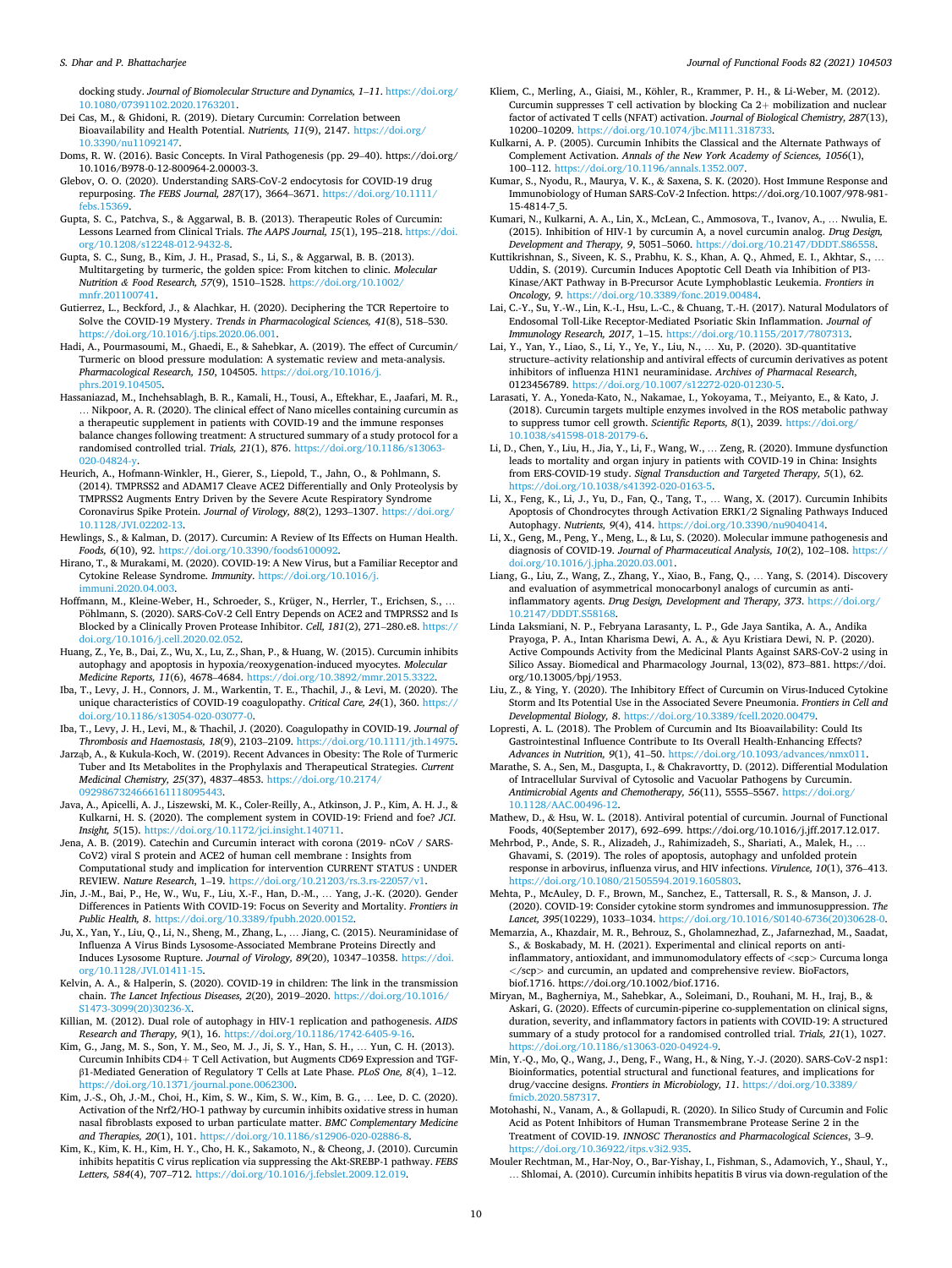#### <span id="page-10-0"></span>*S. Dhar and P. Bhattacharjee*

metabolic coactivator PGC-1α. *FEBS Letters, 584*(11), 2485–2490. [https://doi.org/](https://doi.org/10.1016/j.febslet.2010.04.067) [10.1016/j.febslet.2010.04.067.](https://doi.org/10.1016/j.febslet.2010.04.067)

- Mounce, B. C., Cesaro, T., Carrau, L., Vallet, T., & Vignuzzi, M. (2017). Curcumin inhibits Zika and chikungunya virus infection by inhibiting cell binding. *Antiviral Research, 142*, 148–157. [https://doi.org/10.1016/j.antiviral.2017.03.014.](https://doi.org/10.1016/j.antiviral.2017.03.014)
- Moustapha, A., Pérétout, P., Rainey, N., Sureau, F., Geze, M., Petit, J.-M., ... Petit, P. (2015). Curcumin induces crosstalk between autophagy and apoptosis mediated by calcium release from the endoplasmic reticulum, lysosomal destabilization and mitochondrial events. *Cell Death Discovery, 1*(1), 15017. [https://doi.org/10.1038/](https://doi.org/10.1038/cddiscovery.2015.17) [cddiscovery.2015.17](https://doi.org/10.1038/cddiscovery.2015.17).
- Nelson, K. M., Dahlin, J. L., Bisson, J., Graham, J., Pauli, G. F., & Walters, M. A. (2017). The Essential Medicinal Chemistry of Curcumin. *Journal of Medicinal Chemistry, 60*  (5), 1620–1637. <https://doi.org/10.1021/acs.jmedchem.6b00975>.
- Noor, A., Gunasekaran, S., & Vijayalakshmi, M. A. (2018). Article in Pharmacognosy Research ⋅ October 2017. *Pharmacognosy Research, 10*(October), 24–30. [https://doi.](https://doi.org/10.4103/pr.pr)  [org/10.4103/pr.pr](https://doi.org/10.4103/pr.pr).
- Noor, H., Ikram, A., Rathinavel, T., Kumarasamy, S., Nasir Iqbal, M., & Bashir, Z. (2021). Immunomodulatory and anti-cytokine therapeutic potential of curcumin and its derivatives for treating COVID-19 – a computational modeling. *Journal of Biomolecular Structure and Dynamics, 1*–*16*. [https://doi.org/10.1080/](https://doi.org/10.1080/07391102.2021.1873190) [07391102.2021.1873190](https://doi.org/10.1080/07391102.2021.1873190).
- Onofrio, L., Caraglia, M., Facchini, G., Margherita, V., De Placido, S., & Buonerba, C. (2020). Toll-like receptors and COVID-19: A two-faced story with an exciting ending. *Future Science OA, 6*(8), FSO605. [https://doi.org/10.2144/fsoa-2020-0091.](https://doi.org/10.2144/fsoa-2020-0091)
- Ou, X., Liu, Y., Lei, X., Li, P., Mi, D., Ren, L., … Qian, Z. (2020). Characterization of spike glycoprotein of SARS-CoV-2 on virus entry and its immune cross-reactivity with SARS-CoV. *Nature Communications, 11*(1), 1620. https://doi.org/10.1038/s [020-15562-9.](https://doi.org/10.1038/s41467-020-15562-9)
- Panaro, M. A., Corrado, A., Benameur, T., Paolo, C. F., Cici, D., & Porro, C. (2020). The Emerging Role of Curcumin in the Modulation of TLR-4 Signaling Pathway: Focus on Neuroprotective and Anti-Rheumatic Properties. *International Journal of Molecular Sciences, 21*(7), 2299. <https://doi.org/10.3390/ijms21072299>.
- Pang, X. F., Zhang, L. H., Bai, F., Wang, N. P., Garner, R. E., McKallip, R. J., & Zhao, Z. Q. (2015). Attenuation of myocardial fibrosis with curcumin is mediated by modulating expression of angiotensin II AT1/AT2 receptors and ACE2 in rats. *Drug Design, Development and Therapy, 9*, 6043–6054. [https://doi.org/10.2147/DDDT.S95333.](https://doi.org/10.2147/DDDT.S95333)
- Parasher, A. (2020). COVID-19: Current understanding of its pathophysiology, clinical presentation and treatment. Postgraduate Medical Journal, postgradmedj-2020- 138577. https://doi.org/10.1136/postgradmedj-2020-138577.
- Pivari, F., Mingione, A., Brasacchio, C., & Soldati, L. (2019). Curcumin and Type 2 Diabetes Mellitus: Prevention and Treatment. *Nutrients, 11*(8). [https://doi.org/](https://doi.org/10.3390/nu11081837)  [10.3390/nu11081837.](https://doi.org/10.3390/nu11081837)
- Praditya, D., Kirchhoff, L., Brüning, J., Rachmawati, H., Steinmann, J., & Steinmann, E. (2019a). Anti-infective properties of the golden spice curcumin. *Frontiers in Microbiology, 10*(MAY), 1–16. <https://doi.org/10.3389/fmicb.2019.00912>.
- Praditya, D., Kirchhoff, L., Brüning, J., Rachmawati, H., Steinmann, J., & Steinmann, E. (2019b). Anti-infective Properties of the Golden Spice Curcumin. *Frontiers in Microbiology, 10*. [https://doi.org/10.3389/fmicb.2019.00912.](https://doi.org/10.3389/fmicb.2019.00912)
- Prasad, S., Gupta, S. C., Tyagi, A. K., & Aggarwal, B. B. (2014). Curcumin, a component of golden spice: From bedside to bench and back. *Biotechnology Advances, 32*(6), 1053–1064. [https://doi.org/10.1016/j.biotechadv.2014.04.004.](https://doi.org/10.1016/j.biotechadv.2014.04.004)
- Prasad, S., & Tyagi, A. K. (2015). Curcumin and its analogues: A potential natural compound against HIV infection and AIDS. *Food and Function, 6*(11), 3412–3419. <https://doi.org/10.1039/c5fo00485c>.
- Prasad, S., Tyagi, A. K., & Aggarwal, B. B. (2014). Recent Developments in Delivery, Bioavailability, Absorption and Metabolism of Curcumin: The Golden Pigment from Golden Spice. *Cancer Research and Treatment, 46*(1), 2–18. [https://doi.org/10.4143/](https://doi.org/10.4143/crt.2014.46.1.2)  [crt.2014.46.1.2](https://doi.org/10.4143/crt.2014.46.1.2).
- Rainey, N. E., Moustapha, A., & Petit, P. X. (2020). Curcumin, a Multifaceted Hormetic Agent, Mediates an Intricate Crosstalk between Mitochondrial Turnover, Autophagy, and Apoptosis. *Oxidative Medicine and Cellular Longevity, 2020*, 1–23. [https://doi.](https://doi.org/10.1155/2020/3656419)  [org/10.1155/2020/3656419](https://doi.org/10.1155/2020/3656419).
- Saber-Moghaddam, N., Salari, S., Hejazi, S., Amini, M., Taherzadeh, Z., Eslami, S., … Elyasi, S. (2021). Oral nano-curcumin formulation efficacy in management of mild to moderate hospitalized *<*scp*>*coronavirus disease*<*/scp*>* -19 patients: An open label nonrandomized clinical trial. *Phytotherapy Research, ptr.7004*. [https://doi.org/](https://doi.org/10.1002/ptr.7004)  [10.1002/ptr.7004](https://doi.org/10.1002/ptr.7004).
- Sala de Oyanguren, F. J., Rainey, N. E., Moustapha, A., Saric, A., Sureau, F., O'Connor, J.-E., & Petit, P. X. (2020). Highlighting Curcumin-Induced Crosstalk between Autophagy and Apoptosis as Supported by Its Specific Subcellular Localization. *Cells, 9*(2), 361. <https://doi.org/10.3390/cells9020361>.
- Samaddar, A., Gadepalli, R., Nag, V. L., & Misra, S. (2020). The enigma of low COVID-19 fatality rate in India. *Frontiers in Genetics, 11*. [https://doi.org/10.3389/](https://doi.org/10.3389/fgene.2020.00854)  [fgene.2020.00854.](https://doi.org/10.3389/fgene.2020.00854)
- Samji, T. (2009). Influenza A: Understanding the viral life cycle. Retrieved from *The Yale Journal of Biology and Medicine, 82*(4), 153–159 [http://www.ncbi.nlm.nih.gov/pub](http://www.ncbi.nlm.nih.gov/pubmed/20027280) [med/20027280.](http://www.ncbi.nlm.nih.gov/pubmed/20027280)
- Satarker, S., & Nampoothiri, M. (2020). Structural Proteins in Severe Acute Respiratory Syndrome Coronavirus-2. *Archives of Medical Research, 51*(6), 482–491. [https://doi.](https://doi.org/10.1016/j.arcmed.2020.05.012)  rg/10.1016/j.arcmed.2020.05.012.
- Scialo, F., Daniele, A., Amato, F., Pastore, L., Matera, M. G., Cazzola, M., … Bianco, A. (2020). ACE2: The Major Cell Entry Receptor for SARS-CoV-2. *Lung, 198*(6), 867–877. [https://doi.org/10.1007/s00408-020-00408-4.](https://doi.org/10.1007/s00408-020-00408-4)
- Sciberras, J. N., Galloway, S. D. R., Fenech, A., Grech, G., Farrugia, C., Duca, D., & Mifsud, J. (2015). The effect of turmeric (Curcumin) supplementation on cytokine and inflammatory marker responses following 2 hours of endurance cycling. *Journal*

*of the International Society of Sports Nutrition, 12*(1). [https://doi.org/10.1186/](https://doi.org/10.1186/s12970-014-0066-3)  [s12970-014-0066-3.](https://doi.org/10.1186/s12970-014-0066-3)

- Shanmugarajan, D., P., P., Kumar, B. R. P., & Suresh, B. (2020). Curcumin to inhibit binding of spike glycoprotein to ACE2 receptors: computational modelling, simulations, and ADMET studies to explore curcuminoids against novel SARS-CoV-2 targets. RSC Advances, 10(52), 31385–31399. https://doi.org/10.1039/ D0RA03167D.
- Sharma, G., Volgman, A. S., & Michos, E. D. (2020). Sex Differences in Mortality from COVID-19 Pandemic: Are Men Vulnerable and Women Protected? JACC: Case Reports. https://doi.org/10.1016/j.jaccas.2020.04.027.
- Sharma, R. K., Cwiklinski, K., Aalinkeel, R., Reynolds, J. L., Sykes, D. E., Quaye, E., … Schwartz, S. A. (2017). Immunomodulatory activities of curcumin-stabilized silver nanoparticles: Efficacy as an antiretroviral therapeutic. *Immunological Investigations, 46*(8), 833–846. <https://doi.org/10.1080/08820139.2017.1371908>.
- Shereen, M. A., Khan, S., Kazmi, A., Bashir, N., & Siddique, R. (2020). COVID-19 infection: Origin, transmission, and characteristics of human coronaviruses. *Journal of Advanced Research, 24*, 91–98.<https://doi.org/10.1016/j.jare.2020.03.005>.
- Song, Y., Ge, W., Cai, H., & Zhang, H. (2013). Curcumin Protects Mice From Coxsackievirus B3-Induced Myocarditis by Inhibiting the Phosphatidylinositol 3 kinase/Akt/Nuclear Factor-κB Pathway. *Journal of Cardiovascular Pharmacology and Therapeutics, 18*(6), 560–569. <https://doi.org/10.1177/1074248413503044>.
- Soni, V. K., Mehta, A., Ratre, Y. K., Tiwari, A. K., Amit, A., Singh, R. P., … Vishvakarma, N. K. (2020). Curcumin, a traditional spice component, can hold the promise against COVID-19? *European Journal of Pharmacology, 886*, 173551. [https://](https://doi.org/10.1016/j.ejphar.2020.173551)  [doi.org/10.1016/j.ejphar.2020.173551](https://doi.org/10.1016/j.ejphar.2020.173551).
- [Sordillo, P. P., & Helson, L. \(2015\). Curcumin suppression of cytokine release and](http://refhub.elsevier.com/S1756-4646(21)00152-3/h0500)  [cytokine storm. A potential therapy for patients with Ebola and other severe viral](http://refhub.elsevier.com/S1756-4646(21)00152-3/h0500) [infections.](http://refhub.elsevier.com/S1756-4646(21)00152-3/h0500) *Vivo, 29*(1), 1–4.
- Taefehshokr, N., Taefehshokr, S., Hemmat, N., & Heit, B. (2020). Covid-19: Perspectives on Innate Immune Evasion. *Frontiers in Immunology, 11*. [https://doi.org/10.3389/](https://doi.org/10.3389/fimmu.2020.580641) [fimmu.2020.580641](https://doi.org/10.3389/fimmu.2020.580641).
- Tay, M. Z., Poh, C. M., Rénia, L., MacAry, P. A., & Ng, L. F. P. (2020). The trinity of COVID-19: Immunity, inflammation and intervention. *Nature Reviews Immunology*. [https://doi.org/10.1038/s41577-020-0311-8.](https://doi.org/10.1038/s41577-020-0311-8)
- Thimmulappa, R. K., Mudnakudu-Nagaraju, K. K., Shivamallu, C., Subramaniam, K. J. T., Radhakrishnan, A., Bhojraj, S., & Kuppusamy, G. (2021). Antiviral and immunomodulatory activity of curcumin: A case for prophylactic therapy for COVID-19. *Heliyon, 7*(2), e06350. <https://doi.org/10.1016/j.heliyon.2021.e06350>.
- Thorley, J. A., McKeating, J. A., & Rappoport, J. Z. (2010). Mechanisms of viral entry: Sneaking in the front door. *Protoplasma, 244*(1–4), 15–24. [https://doi.org/10.1007/](https://doi.org/10.1007/s00709-010-0152-6)  [s00709-010-0152-6.](https://doi.org/10.1007/s00709-010-0152-6)
- V'kovski, P., Kratzel, A., Steiner, S., Stalder, H., & Thiel, V. (2020). Coronavirus biology and replication: implications for SARS-CoV-2. Nature Reviews Microbiology. https://doi.org/10.1038/s41579-020-00468-6.
- Vabret, N., Britton, G. J., Gruber, C., Hegde, S., Kim, J., Kuksin, M., … Laserson, U. (2020). Immunology of COVID-19: Current State of the Science. *Immunity, 52*(6), 910–941. <https://doi.org/10.1016/j.immuni.2020.05.002>.
- Valizadeh, H., Abdolmohammadi-vahid, S., Danshina, S., Ziya Gencer, M., Ammari, A., Sadeghi, A., … Ahmadi, M. (2020). Nano-curcumin therapy, a promising method in modulating inflammatory cytokines in COVID-19 patients. *International Immunopharmacology, 89*, 107088. [https://doi.org/10.1016/j.intimp.2020.107088.](https://doi.org/10.1016/j.intimp.2020.107088)
- Vitali, D., Bagri, P., Wessels, J. M., Arora, M., Ganugula, R., Parikh, A., … Kaushic, C. (2020). Curcumin can decrease tissue inflammation and the severity of HSV-2 infection in the female reproductive mucosa. *International Journal of Molecular Sciences, 21*(1). [https://doi.org/10.3390/ijms21010337.](https://doi.org/10.3390/ijms21010337)
- Wal, P., Saraswat, N., Pal, R. S., Wal, A., & Chaubey, M. (2019). A Detailed Insight of the Anti-inflammatory Effects of Curcumin with the Assessment of Parameters, Sources of ROS and Associated Mechanisms. *Open Medicine Journal, 6*(1), 64–76. [https://doi.](https://doi.org/10.2174/1874220301906010064)  [org/10.2174/1874220301906010064.](https://doi.org/10.2174/1874220301906010064)
- Wang, H., Yang, P., Liu, K., Guo, F., Zhang, Y., Zhang, G., & Jiang, C. (2008). SARS coronavirus entry into host cells through a novel clathrin- and caveolae-independent endocytic pathway. *Cell Research, 18*(2), 290–301. [https://doi.org/10.1038/](https://doi.org/10.1038/cr.2008.15)  [cr.2008.15](https://doi.org/10.1038/cr.2008.15).
- Wang, R., Zhu, Y., Zhao, J., Ren, C., Li, P., Chen, H., … Zhou, H. (2018). Autophagy Promotes Replication of Influenza A Virus In Vitro. *Journal of Virology, 93*(4). [https://doi.org/10.1128/JVI.01984-18.](https://doi.org/10.1128/JVI.01984-18)
- Wang, X., Xu, W., Hu, G., Xia, S., Sun, Z., Liu, Z., … Lu, L. (2020). RETRACTED ARTICLE: SARS-CoV-2 infects T lymphocytes through its spike protein-mediated membrane fusion. *Cellular & Molecular Immunology*. [https://doi.org/10.1038/s41423-020-](https://doi.org/10.1038/s41423-020-0424-9) [0424-9.](https://doi.org/10.1038/s41423-020-0424-9)
- Wei, Z.-Q., Zhang, Y.-H., Ke, C.-Z., Chen, H.-X., Ren, P., He, Y.-L., … Meng, Z.-J. (2017). Curcumin inhibits hepatitis B virus infection by down-regulating cccDNA-bound histone acetylation. *World Journal of Gastroenterology, 23*(34), 6252. [https://doi.org/](https://doi.org/10.3748/wjg.v23.i34.6252)  [10.3748/wjg.v23.i34.6252.](https://doi.org/10.3748/wjg.v23.i34.6252)
- Wilen, C. B., Tilton, J. C., & Doms, R. W. (2012). HIV: Cell Binding and Entry. *Cold Spring Harbor Perspectives in Medicine, 2(8), a006866. https://doi.org/10.1101/cshpers* [a006866](https://doi.org/10.1101/cshperspect.a006866).
- Xu, X., Cai, Y., & Yu, Y. (2018). Effects of a novel curcumin derivative on the functions of kidney in streptozotocin-induced type 2 diabetic rats. *Inflammopharmacology, 26*(5), 1257–1264.<https://doi.org/10.1007/s10787-018-0449-1>.
- Yamauchi, Y., & Helenius, A. (2013). Virus entry at a glance. *Journal of Cell Science, 126*  (6), 1289–1295. <https://doi.org/10.1242/jcs.119685>.
- Yoshimoto, F. K. (2020). The Proteins of Severe Acute Respiratory Syndrome Coronavirus-2 (SARS CoV-2 or n-COV19), the Cause of COVID-19. *Protein Journal, 39*  (3), 198–216.<https://doi.org/10.1007/s10930-020-09901-4>.